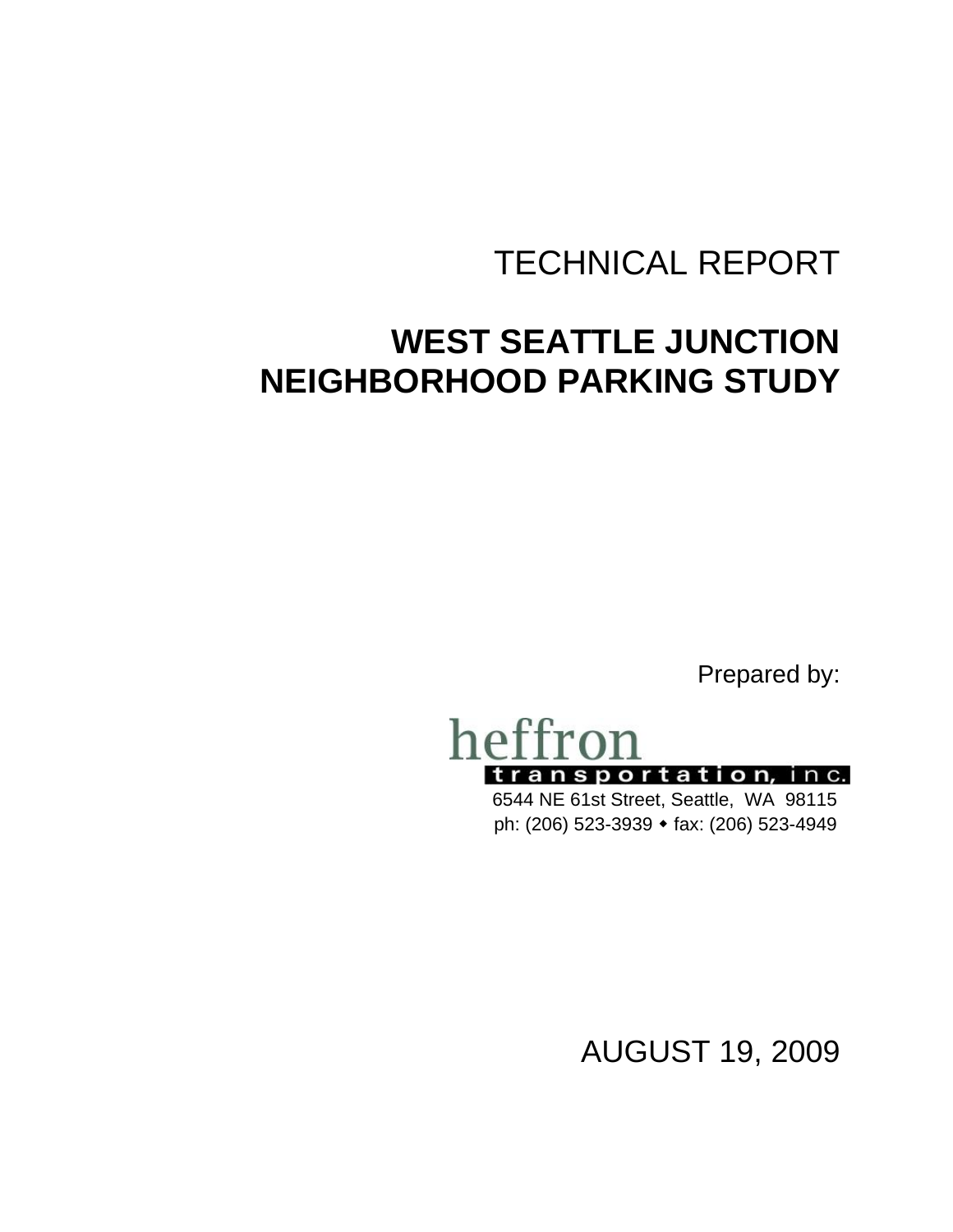# Table of Contents

## **Tables**

# Figures

| Figure 3. Parking Utilization for 30-minute Signed Spaces – Near the Commercial Core |  |
|--------------------------------------------------------------------------------------|--|
|                                                                                      |  |
|                                                                                      |  |
|                                                                                      |  |
|                                                                                      |  |
|                                                                                      |  |
| Figure 9. Parking Duration for Unrestricted Spaces – Near the Commercial Core11      |  |
|                                                                                      |  |
|                                                                                      |  |
|                                                                                      |  |

# Appendices

Appendix A. Transit Station Area Parking Demand Data

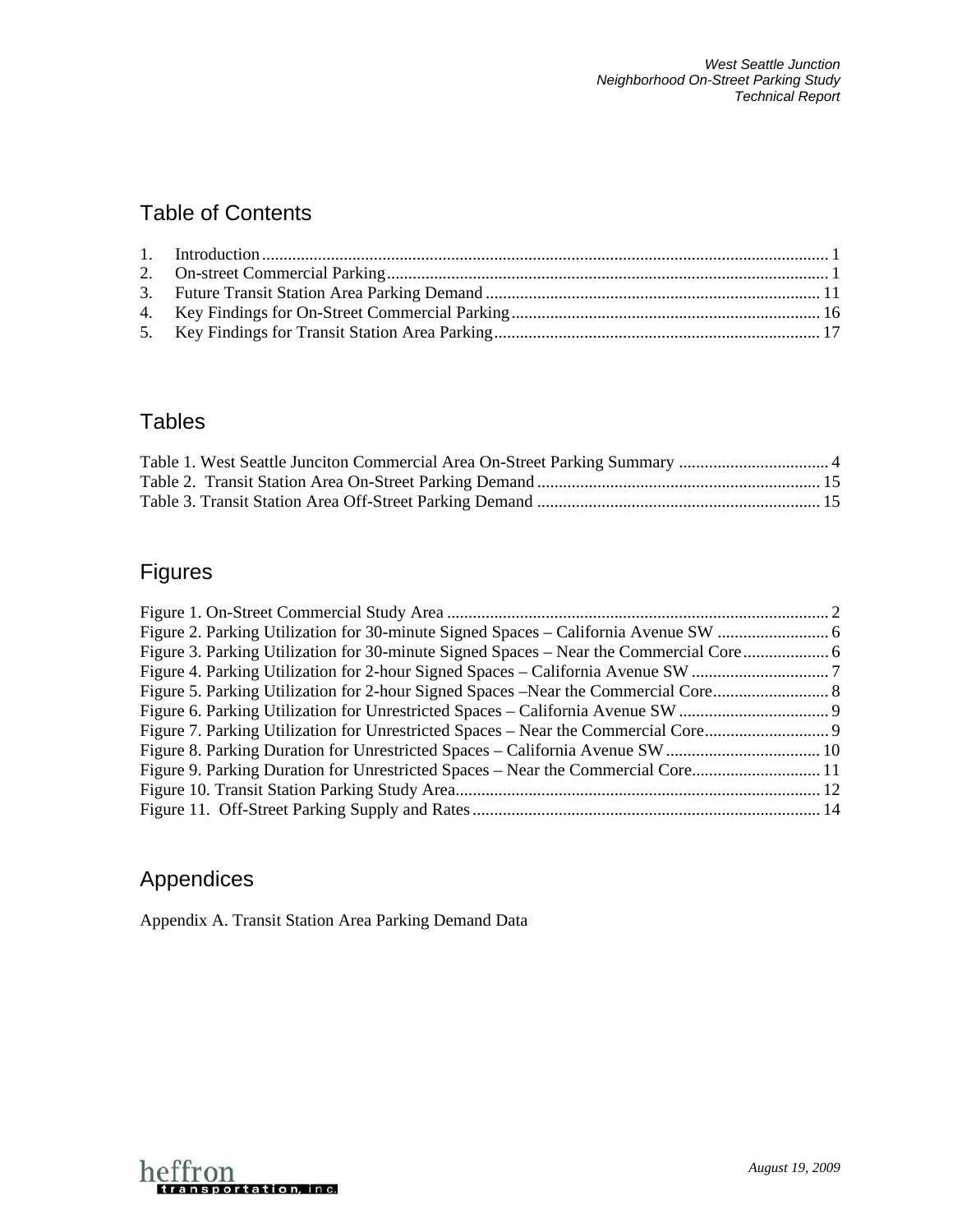## <span id="page-2-0"></span>1. Introduction

A parking study was performed in the West Seattle Junction neighborhood in May and June 2009. There were two main purposes for this study. One purpose was to evaluate on-street parking in the commercial core by observing utilization, compliance, and parking duration. Another purpose was to evaluate parking in the vicinity of two future *Rapid Ride[1](#page-2-2)* transit stations.

*Rapid Ride* is a future bus service scheduled to be implemented by King County Metro, which will provide frequent bus service with limited stops to improve the speed and reliability of service to downtown Seattle. Implementation of *Rapid Ride* includes two transit stations in West Seattle, one at the intersection of SW Alaska Street and California Avenue SW and the other at the intersection of SW Alaska Street and Fauntleroy Way SW. The data and analysis of on-street parking will help the Seattle Department of Transportation (SDOT) determine if changes in parking management techniques are needed for current activity in the neighborhood. The analysis of station area parking demand data will be used to monitor future parking impacts associated with *Rapid Ride*.

The on-street commercial parking study examined:

- utilization and compliance of parking spaces with time limits;
- parking supply, utilization, and duration of unrestricted spaces
- parking utilization by time of day

The station area parking study examined:

- current demand for on-street parking in the vicinity of two future *Rapid Ride* stations
- current parking demand for off-street parking in the vicinity of two future *Rapid Ride* stations

# <span id="page-2-1"></span>2. On-street Commercial Parking

Detailed parking surveys were performed for 34 block faces in the West Seattle Junction neighborhood. The streets and the time periods surveyed are shown in [Figure 1](#page-3-0). The study area inventory was provided by SDOT on maps prepared by the department's Geographic Information System (GIS) work team. The study block faces include 12 block faces on California Avenue SW and 22 block faces near the California Avenue SW commercial core.

There were four block faces with construction activity during the data collection portion of the study. The segment of each block face where construction activity eliminated the ability to park were coded as "No Park" within the inventory, and excluded from the analysis. There was on-street construction activity on portions of the east side of California Avenue, between SW Hudson Street and SW Edmunds Street, but the area was filled with cars and trucks. These cars and trucks were included in the analysis. The other three blocks impacted by construction are listed below:

- $\bullet$  41<sup>st</sup> Avenue SW, Oregon Street to SW Alaska Street, west side
- 42<sup>nd</sup> Avenue SW between SW Oregon Street and SW Alaska Street, east side
- $\bullet$  42<sup>nd</sup> Avenue SW between SW Oregon Street and SW Alaska Street, west side

l

<span id="page-2-2"></span><sup>&</sup>lt;sup>1</sup> http://metro.kingcounty.gov/up/sc/plans/2008/012008-wsea-rr.html#timeline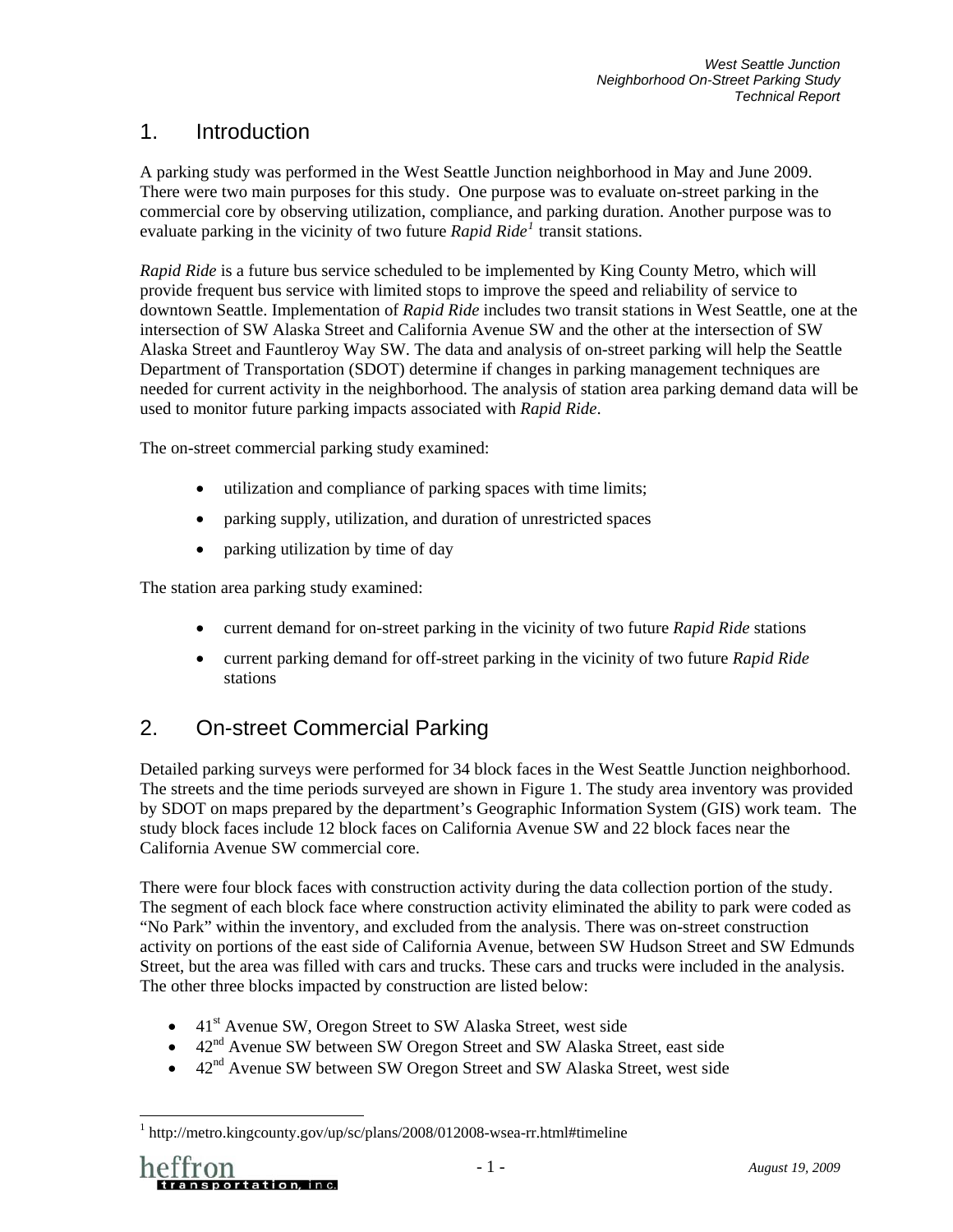<span id="page-3-0"></span>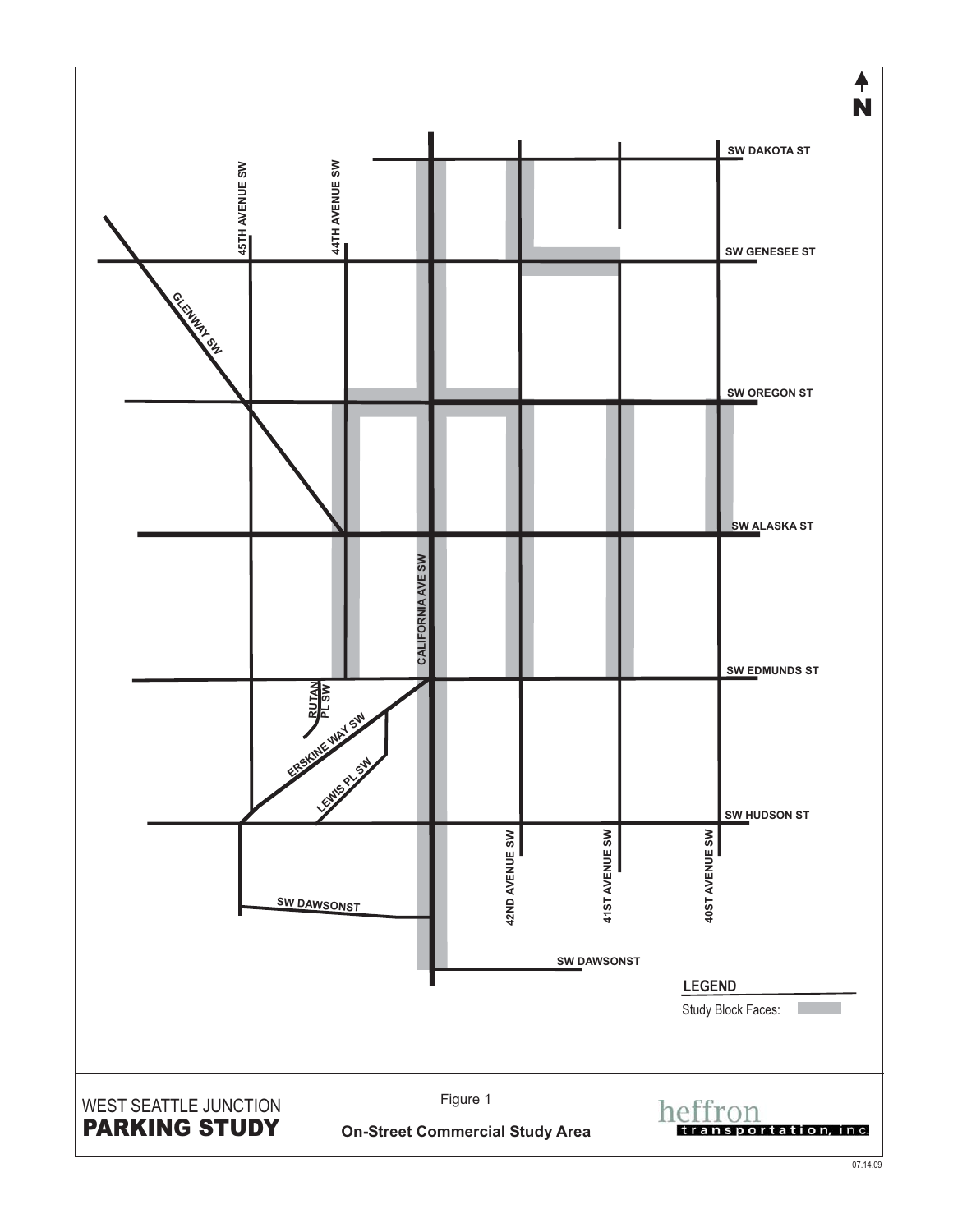## Study Methodology

Parking demand data were collected over two days—Wednesday, May 6, and Thursday, May 7, 2009—to reflect typical weekday parking activity. Operations Management Group (OMG), Inc. conducted the survey from 8:00 A.M. to 6:00 P.M. in one hour intervals.

OMG collected parking space occupancy data using their hand-held electronic data collection tool. A sequence number was assigned to every parking space within each map segment to ensure consistency in the data collection. The inventory and sequence numbers included all parking spaces by type, and all "gaps" such as bus zones, hydrants, and other locations where parking is not allowed. In addition to recording vehicles parked in legally-designated spaces, the data included "squeeze-in vehicles" on each street segment, which represent motorists who created their own space between other vehicles, at the end of the block, too close to a driveway or in "no-parking" zones. The presence of these vehicles reflects the demand for on-street parking.

Parking data were evaluated independently for each type of parking restriction and unrestricted parking. This study examines the following factors:

> **Utilization –** The percentage of the legal parking spaces that were occupied by a vehicle. The parking utilization for 3-minute and 30-minute load/unload zones could reflect a lower than actual rate because the survey occurred once per hour. Some cars may have parked and left between each survey.

> **Compliance –** The percentage of vehicles that parked within the established time limits. For example, the cars that parked for two hours or less in a signed two-hour zone. The compliance rates are only measured for the period between 8:00 A.M. and 6:00 P.M. when time limits are in effect.

**Parking duration** – The length of time that a vehicle occupied a space. This factor was only evaluated for unrestricted spaces.

## Parking Capacity

The practical capacity for parking is defined at 85% utilization. When utilization exceeds the practical capacity, drivers could experience delays and frustration while searching for a parking space. Circling the block in search of a parking space also contributes to area traffic congestion and increased vehicle emissions.

Practical capacity is used to determine the adequacy of a parking system. SDOT considers utilization rates above about 75% to be the threshold where additional parking management techniques should be explored through a comprehensive study. SDOT can then put measures in place before parking reaches capacity. SDOT also uses parking management measures to support the goal of reducing automobile trips, particularly for commuting. Short-term parking limits that encourage turnover for retail and businesses are preferred over long-term parking by commuters.

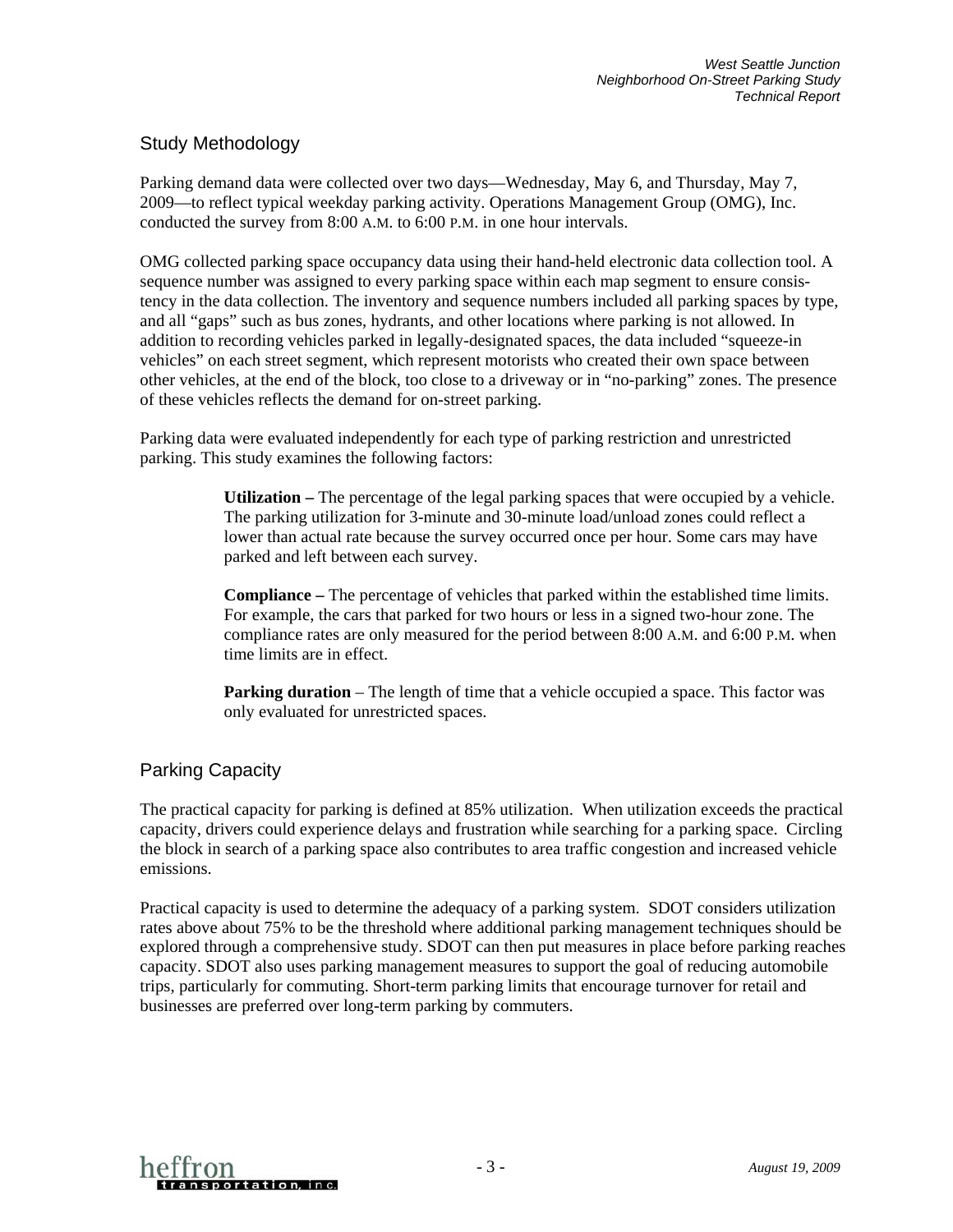## Parking Space Inventory, Utilization, and Compliance

The parking space inventory reflects parking regulations in effect midday. For the most part, timelimits begin at 8:00 A.M. and end at 6:00 P.M., when signed time restricted spaces become unrestricted spaces. [Table 1](#page-5-0) summarizes parking space inventory, utilization, and compliance for each parking restriction type along California Avenue SW and on study streets near the California Avenue SW commercial core. The survey included a total of 629 parking spaces on 34 block faces.

<span id="page-5-0"></span>

|                                                       | Number of                      | Utilization <sup>2</sup> |      |                                       |                                 |
|-------------------------------------------------------|--------------------------------|--------------------------|------|---------------------------------------|---------------------------------|
| Parking Type                                          | Parking<br>Spaces <sup>1</sup> | Average <sup>3</sup>     | Peak | Time of Peak                          | Compliance<br>Rate <sup>4</sup> |
| California Avenue SW, SW Dawson St to SW Dakota St    |                                |                          |      |                                       |                                 |
| 3-minute Signed Time-Limit                            | 2                              | 55%                      | 100% | 8:00 A.M., 4:00 P.M.                  | 90%                             |
| 30-minute Signed Time-Limit                           | 19                             | 35%                      | 68%  | 5:00 P.M.                             | 75%                             |
| 2-hour Signed Time-Limit                              | 189                            | 62%                      | 71%  | 4:00 P.M.                             | 90%                             |
| Unrestricted                                          | 51                             | 63%                      | 67%  | $11:00$ A.M.,<br>1:00 P.M., 3:00 P.M. | $n/a$ <sup>6</sup>              |
| Disabled <sup>5</sup>                                 |                                | 0%                       | n/a  |                                       | n/a                             |
| Total                                                 | 262                            |                          |      |                                       |                                 |
| Streets near the California Avenue SW commercial core |                                |                          |      |                                       |                                 |
| 3-minute Signed Time-Limit                            | 1                              | 50%                      | 100% | 9:00 to 12:00 P.M.<br>5:00 P.M.       | 50%                             |
| 30-minute Signed Time-Limit                           | 5                              | 32%                      | 60%  | 3:00 P.M.                             | 83%                             |
| 2-hour Signed Time-Limit                              | 165                            | 56%                      | 65%  | 4:00 P.M.                             | 83%                             |
| Unrestricted                                          | 190                            | 71%                      | 79%  | 2:00 P.M.                             | n/a                             |
| <b>Disabled</b>                                       | - 5                            | 4%                       | 40%  | 12:00 P.M.<br>2:00 P.M.               | n/a                             |
| Total                                                 | 367                            |                          |      |                                       |                                 |

#### Table 1. West Seattle Junciton Commercial Area On-Street Parking Summary

*1. Source: SDOT GIS. Parking supply midday on a weekday when all parking restrictions are in effect.* 

*2. Operations Management Group, data collection on May 6 and 7, 2009, 8:00 A.M to 6:00 P.M. Compiled by Heffron Transportation, Inc.* 

*3. Average utilization for load/unload zones reflects the percent of occupied spaces seen during a once-per-hour survey frequency. More usage could occur between surveys.* 

*4. Compliance rate calculated for cars parked between 8:00 A.M. and 6:00 P.M., excluding cars with RPZ tags.* 

*5. Not applicable due to very small number of spaces. No cars used this space during the survey period.* 

*6. Compliance rate not applicable to unrestricted spaces.* 

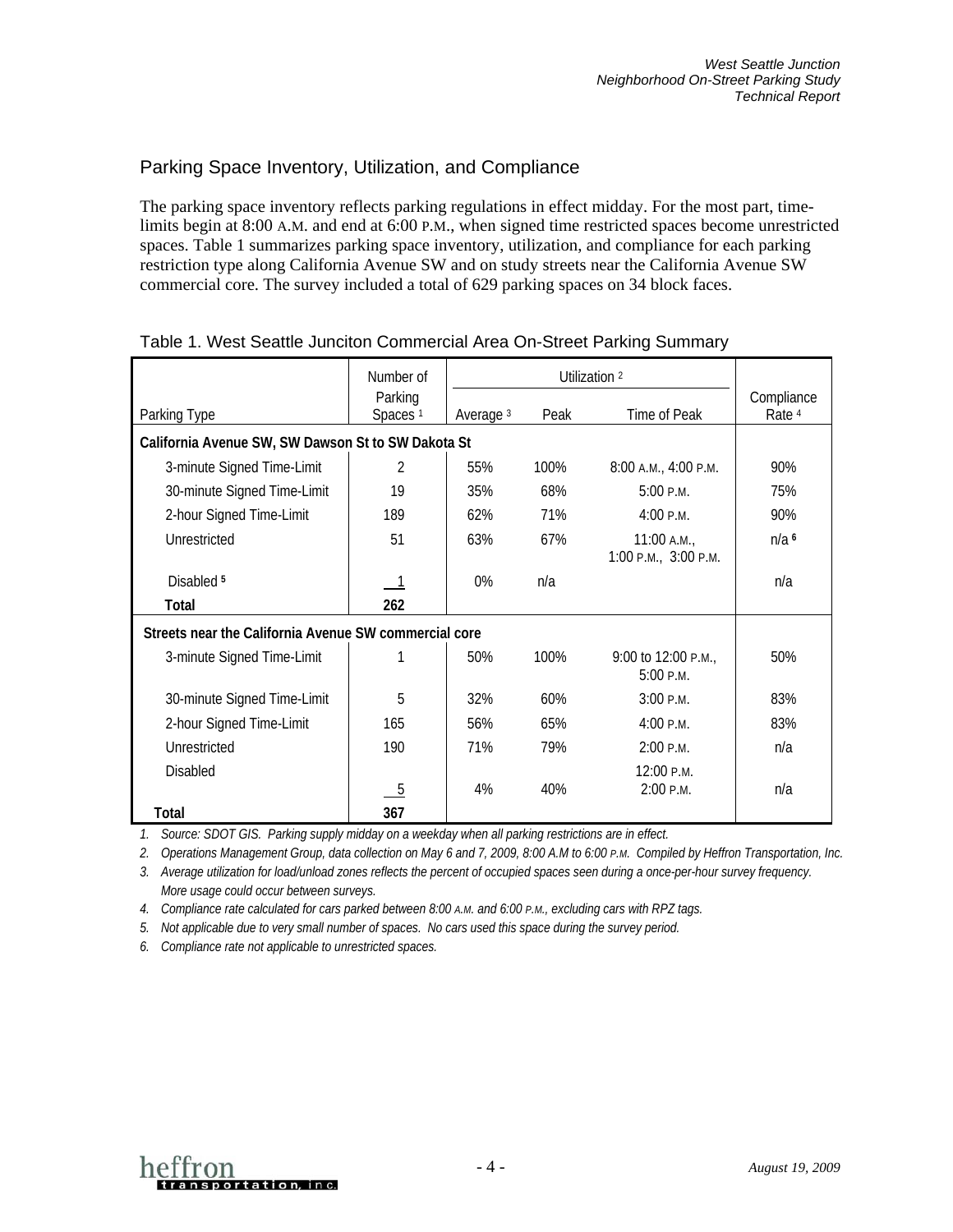Utilization of 3-minute signed time-limited spaces was based on a small number of spaces. The 30 minute signed time-limited spaces were surveyed once per hour and also may have been utilized between survey passes. The average daytime utilization was 35% on California Avenue SW and 32% near the California Avenue SW commercial core. These rates are typical of 30-minute signed time-limited spaces found in other neighborhood area parking studies. The peak utilization on California Avenue from 5:00 P.M to 6:00 P.M. likely reflects cars that are parked in anticipation of the parking time-limit ending at 6:00 P.M.

Two-hour signed time limited spaces show an average utilization of 62% on California Avenue SW and 56% near California Avenue SW commercial core. Peak utilization occurred at 4:00 P.M., reaching 67% and 65% for the two subareas, respectively.

Unrestricted spaces had slightly higher utilization than 2-hour time-limited spaces, with an average utilization of 63% on California Avenue SW and 71% near the California Avenue SW commercial core. Utilization on California Avenue SW was fairly constant throughout the day, and peaked at 67% at 11:00 A.M. and 1:00 P.M. Peak utilization on streets near the California Avenue SW commercial core was 79% at 2:00 P.M.

#### Parking Utilization by Time of Day

Parking utilization by time of day was evaluated for 30-minute signed time-limited spaces, 2-hour signed time-limited spaces, and unrestricted spaces. The utilization by time of day was evaluated separately for study block faces on California Avenue SW and near the California Avenue SW commercial core.

[Figure 2](#page-7-0) and [Figure 3](#page-7-1) present parking utilization by time of day for 30-minute signed spaces on California Avenue SW and near the California Avenue SW commercial core. Utilization generally increases throughout the day.

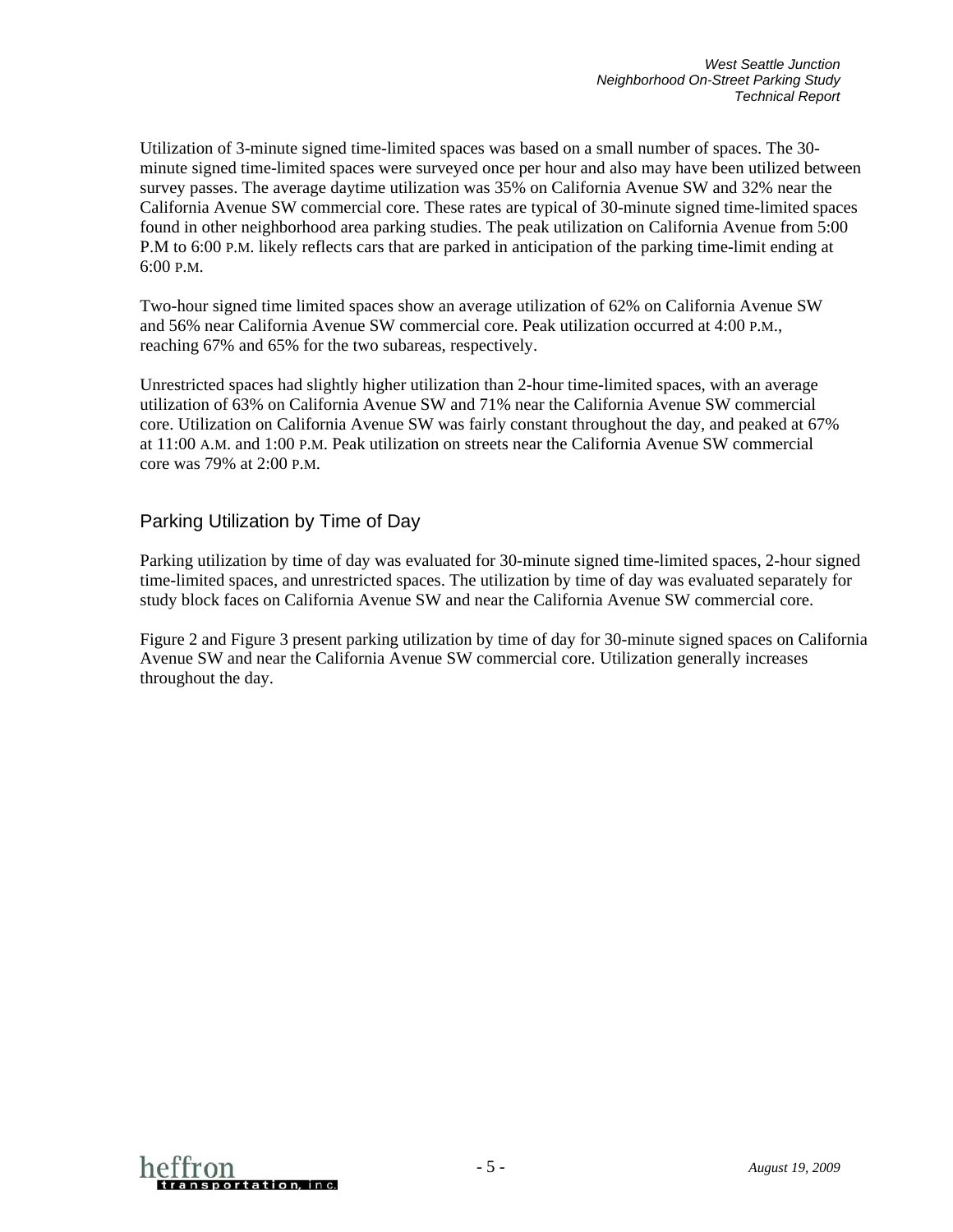<span id="page-7-0"></span>

Figure 2. Parking Utilization for 30-minute Signed Spaces – California Avenue SW

*Source: Operations Management Group, data collection May 6, and 7, 2009. Compiled by Heffron Transportation, Inc.* 

Figure 3. Parking Utilization for 30-minute Signed Spaces Near the California Avenue SW Commercial Core

<span id="page-7-1"></span>

*Source: Operations Management Group, data collection May 6, and 7, 2009. Compiled by Heffron Transportation, Inc.* 

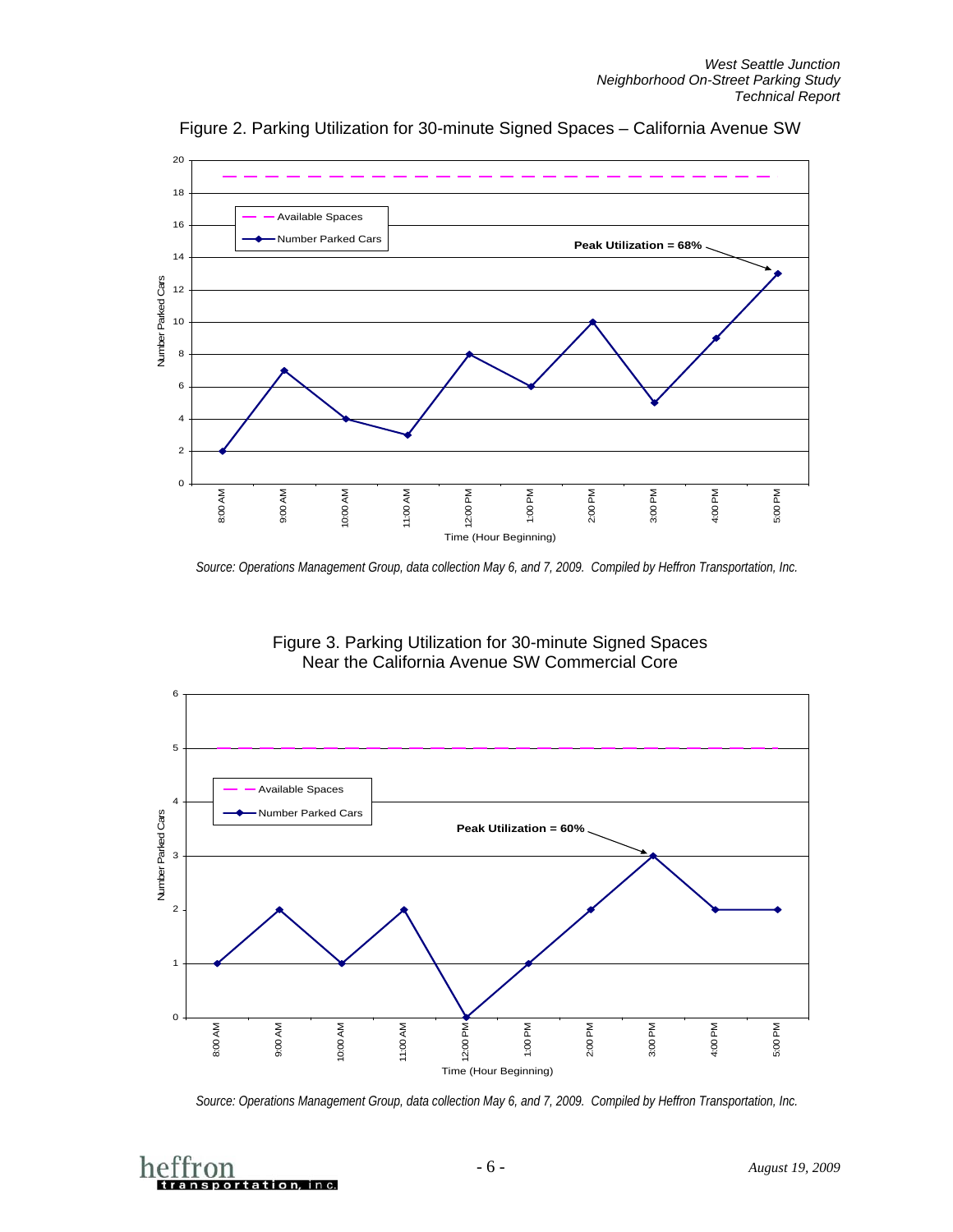[Figure 4](#page-8-0) and [Figure 5](#page-9-0) present parking utilization by time of day for 2-hour signed spaces. Utilization increases steeply in the morning, with a near peak at 11:00 A.M. Peak utilization occurs at 4:00 P.M., which is within two hours of when the time restrictions end (at 6:00 P.M.). Utilization is under 75% at the peaks.

<span id="page-8-0"></span>



*Source: Operations Management Group, data collection May 6, and 7, 2009. Compiled by Heffron Transportation, Inc.* 

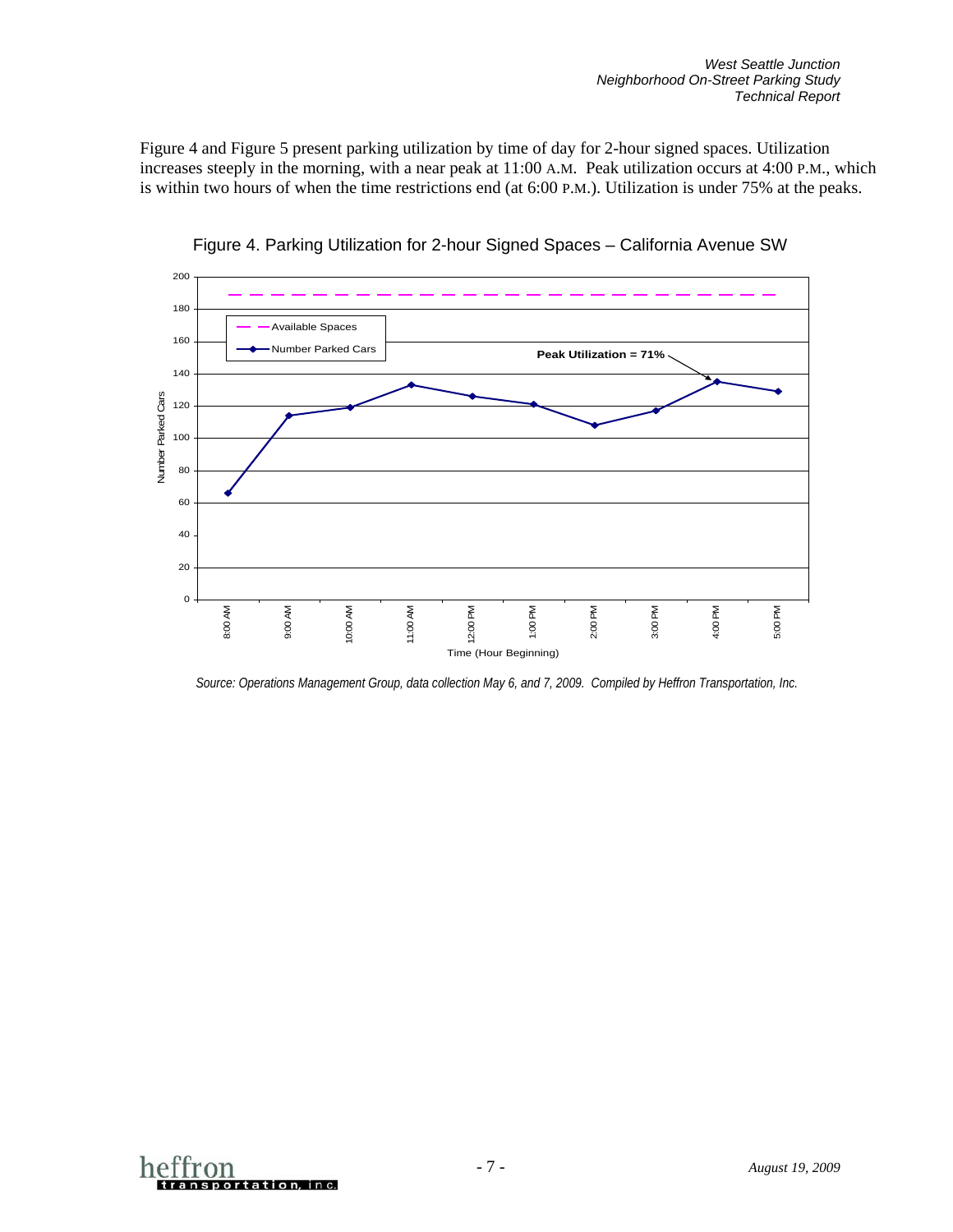<span id="page-9-0"></span>



[Figure 6](#page-10-0) and [Figure 7](#page-10-1) present parking utilization by time of day for unrestricted spaces. Utilization is relatively constant throughout the day on California Avenue SW beginning at 9:00 A.M. On streets near California Avenue SW utilization increases gradually until 2:00 P.M. reaching 79% and then drops off steeply after 2:00 P.M.



*Source: Operations Management Group, data collection May 6, and 7, 2009. Compiled by Heffron Transportation, Inc.*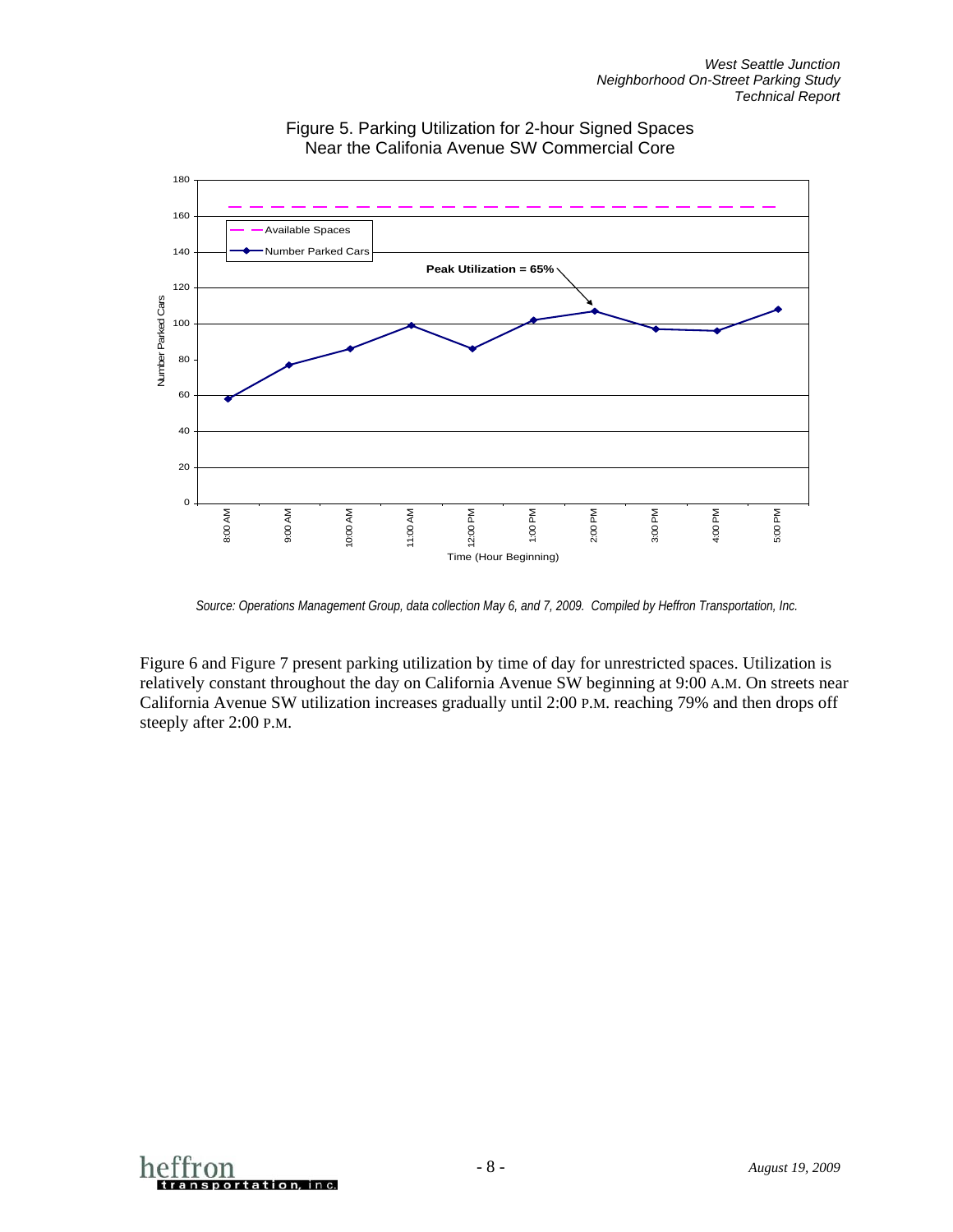<span id="page-10-0"></span>

Figure 6. Parking Utilization for Unrestricted Spaces – California Avenue SW

Figure 7. Parking Utilization for Unrestricted Spaces Near the California Avenue SW Commercial Core

<span id="page-10-1"></span>

*Source: Operations Management Group, data collection May 6, and 7, 2009. Compiled by Heffron Transportation, Inc.* 



*Source: Operations Management Group, data collection May 6, and 7, 2009. Compiled by Heffron Transportation, Inc.*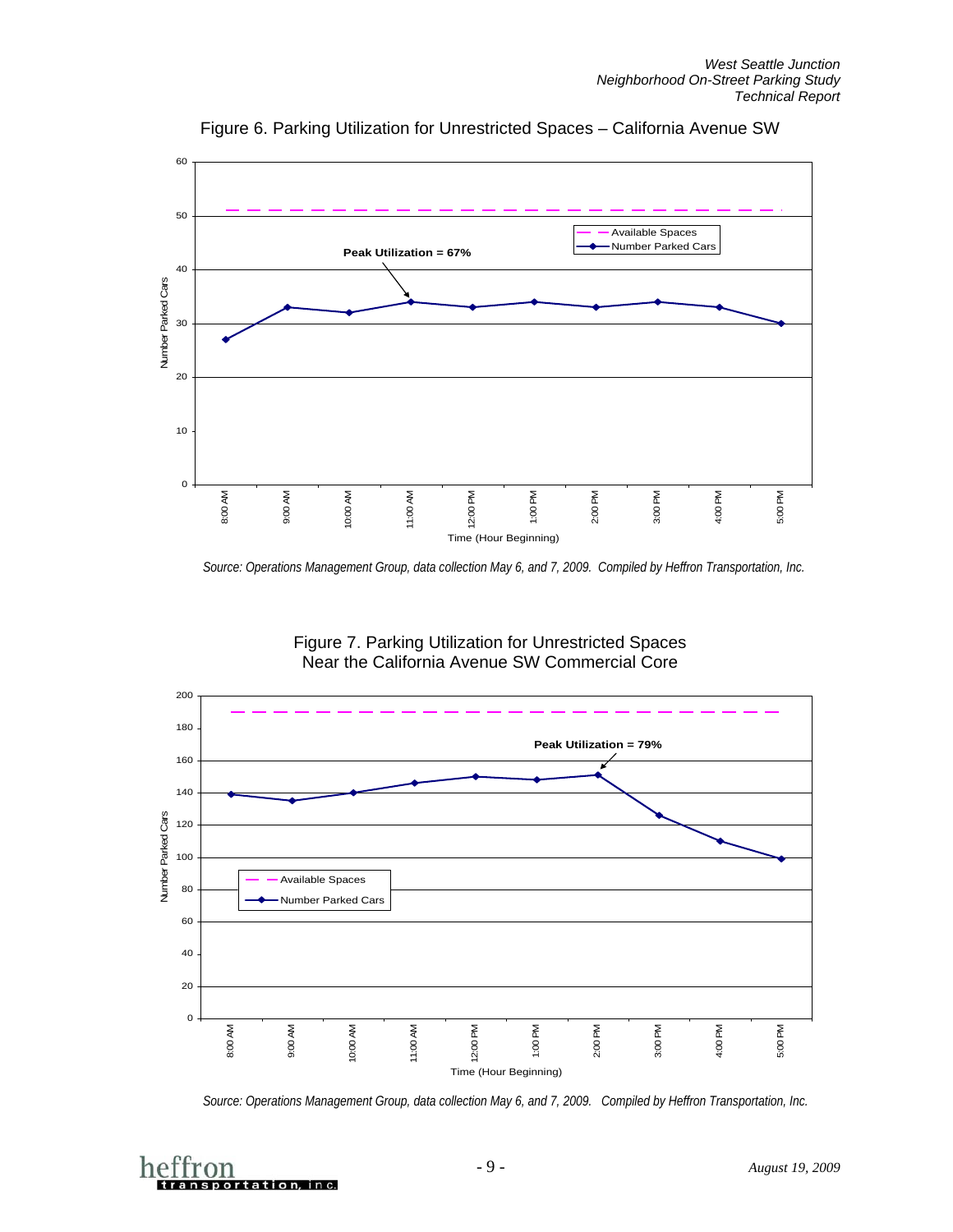## Parking Duration for Unrestricted Parking Spaces

Parking duration was evaluated for unrestricted parking spaces. Parking duration reveals characteristics of parking activity associated with various land use types—the duration associated with customers to retail and restaurant businesses is shorter than for employees or residents.

[Figure 8](#page-11-0) presents the duration for cars parked on California Avenue SW. There are 51 unrestricted parking spaces from SW Dawson Street to SW Dakota Street. There were 100 cars that parked between 8:00 A.M. and 6:00 P.M. in these 51 spaces. The highest percentage of cars (40%) parked for one hour or less. This was followed by 18% that parked for two hours and 16% that parked for three hours. A total of 20% parked for eight hours or more. These parked cars could be related to area employees, commuters who rode the bus, or area residents who park on street.

<span id="page-11-0"></span>

Figure 8. Parking Duration for Unrestricted Spaces – California Avenue SW

*Source: Operations Management Group, data collection May 6, and 7, 2009. Compiled by Heffron Transportation, Inc. Note: Actual duration not known for cars parked at 8 A.M. and at 5:00 P.M. These vehicles have not been separated from the duration analysis.* 

[Figure 9](#page-12-1) presents parking duration for cars parked near the California Avenue SW commercial core. (Refer to [Figure 1](#page-3-0) for study block faces.) There are 190 unrestricted parking spaces on the 22 block faces near California Avenue SW included in the on-street commercial parking analysis. There were 295 cars that parked between 8:00 A.M. and 6:00 P.M. in these 190 spaces. This area also had the highest percentage of cars (35%) that parked for one hour or less. This was followed by 14% that parked for two hours. 39% parked from three to nine hours, and 13% parked for ten hours or more.

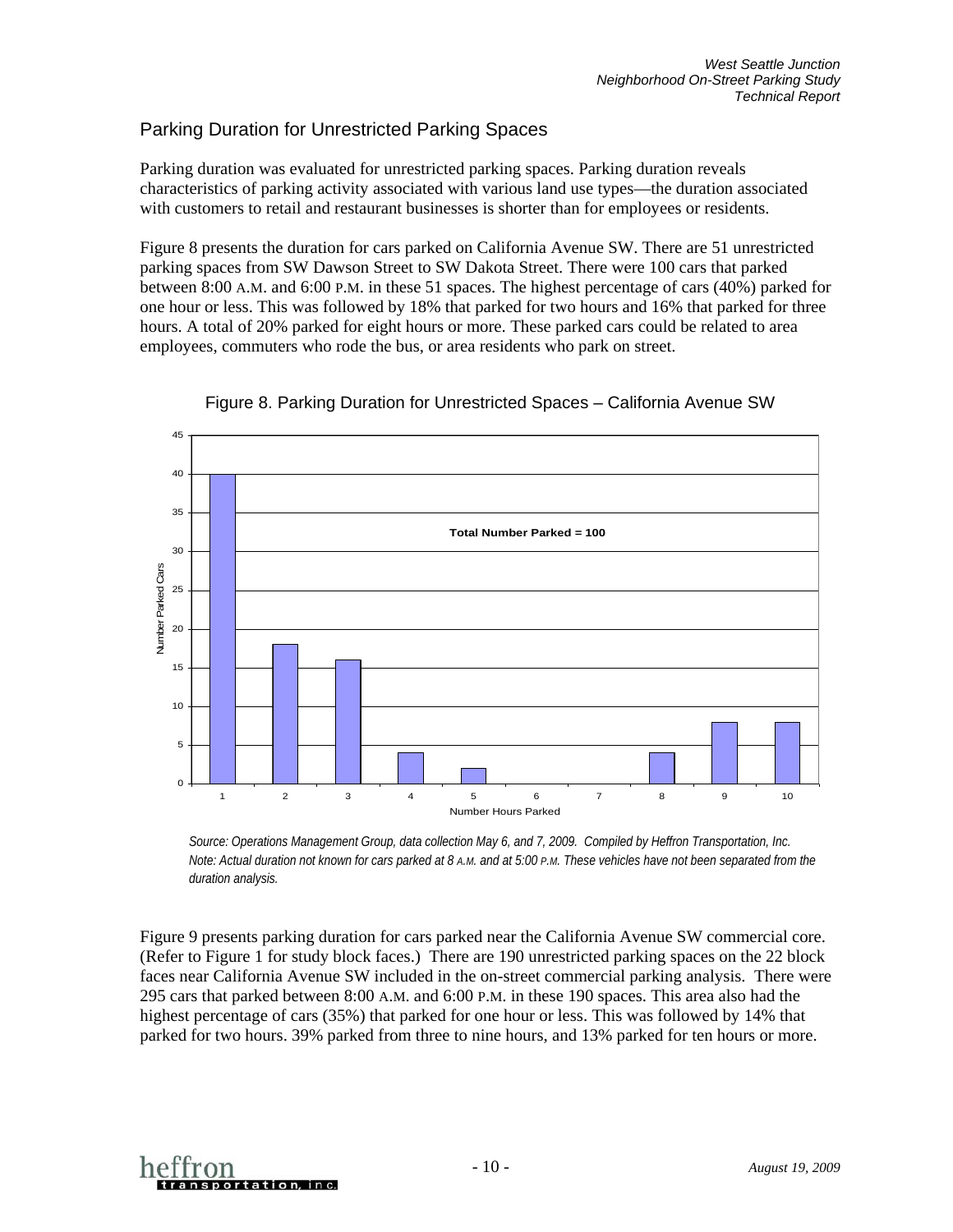<span id="page-12-1"></span>

Figure 9. Parking Duration for Unrestricted Spaces Near the Caliornia Avenue SW Commercial Core

*Source: Operations Management Group, data collection May 6, and 7, 2009. Compiled by Heffron Transportation, Inc. Note: Actual duration not known for cars parked at 8 A.M. and at 5:00 P.M. These vehicles have not been separated from the duration analysis.* 

# <span id="page-12-0"></span>3. Future Transit Station Area Parking Demand

## Data Collection Methodology

Parking demand data were collected in the vicinity of the two *Rapid Ride* transit stations to evaluate potential future parking impacts resulting from transit users. The transit stations are proposed in the West Seattle Junction neighborhood: one at the intersection of SW Alaska Street and California Avenue SW and the other at the intersection of SW Alaska Street and Fauntleroy Way SW. Both on-street parking and public off-street parking lots were included in the parking demand study. The on-street block faces are shown in [Figure 1](#page-3-0) and off street parking lots are shown in [Figure 10](#page-13-0).

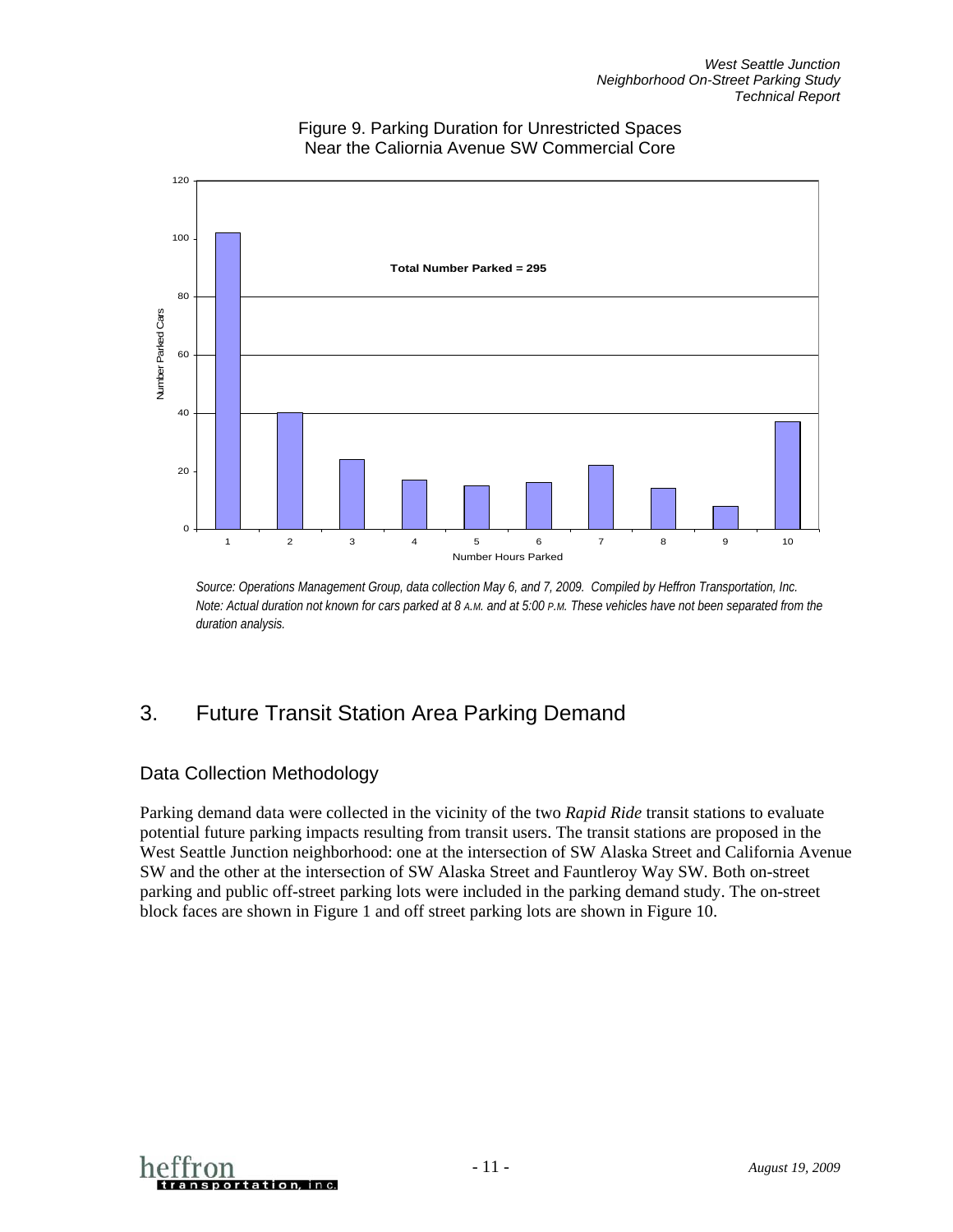<span id="page-13-0"></span>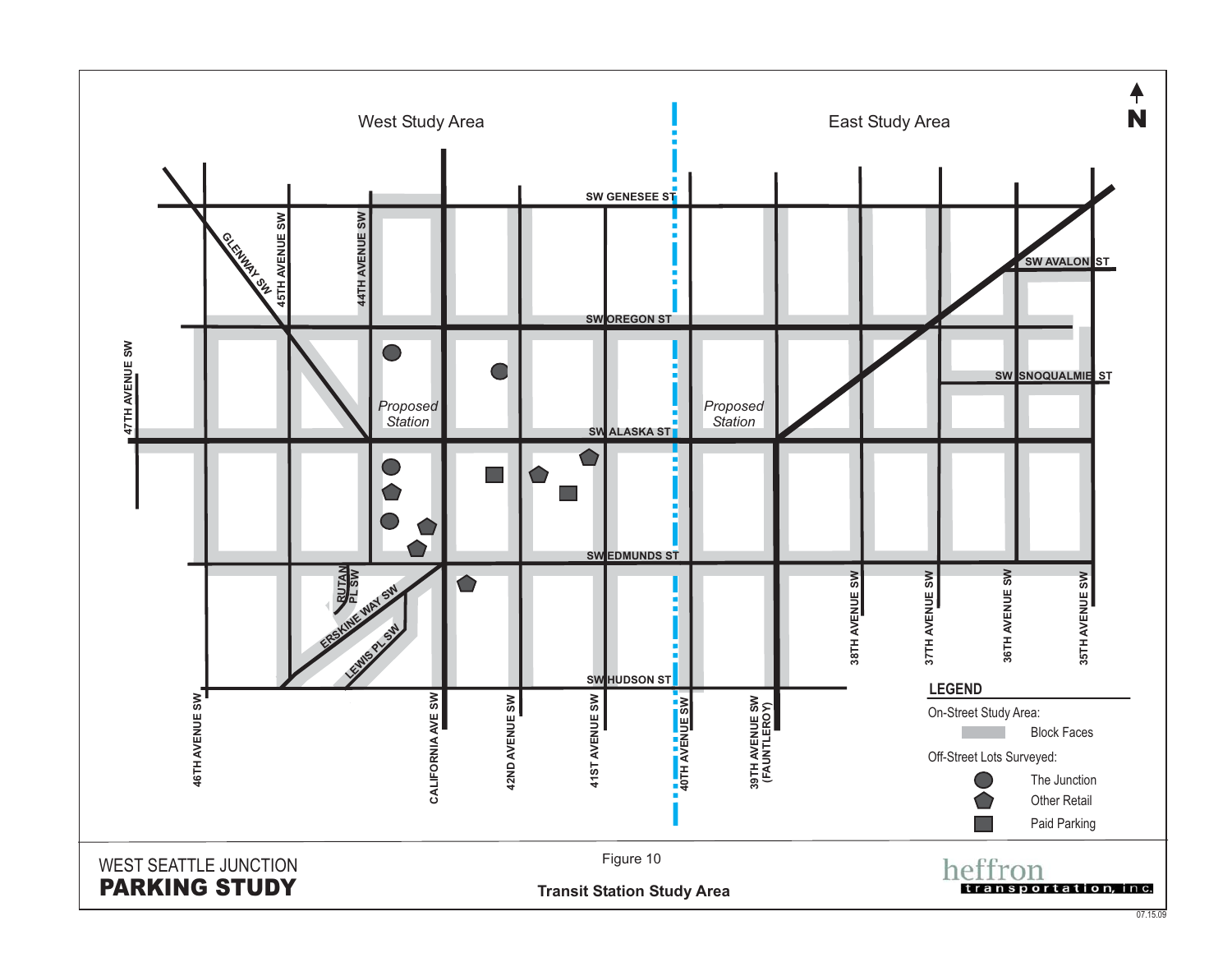An inventory of public off-street parking lots was conducted by Heffron Transportation, Inc. These lots included four "The Junction" parking lots, two retail-specific lots and five paid parking lots. "The Junction" parking lots are free for shoppers in the Junction area and have a maximum time limit of three hours. The retail-specific lots are free for patrons of adjacent retail establishments. The cost to park varied at the paid parking lots. The paid parking lot on  $42<sup>nd</sup>$  Avenue SW between SW Alaska Street and SW Edmunds Street is an underground lot that includes paid parking spaces and reserved spaces. All spaces were included in the inventory. [Figure 11](#page-15-0) shows the number of spaces for each lot that was surveyed along with the type of lot and the cost to park.

Parking in private lots such as churches, the post office and The Eagles were not included in the offstreet inventory. In addition, parking lots at smaller retail establishments, such as 7-Eleven and hair salons, were not included. These retail establishments had small parking lots where turnover could be more easily monitored to discourage all-day commuter parking.

There was also shared pay parking with banks in the study area vicinity. These spaces were only available evenings and Sundays. During the week and on Saturdays, shared parking was available after 6:00 P.M.

Data collection occurred for selected time periods to address parking issues that may occur in residential, business, and mixed-use areas throughout the day. All weekday data collection occurred for one mid-week day and one weekend day to ensure the most typical parking activity was being recorded. The data collection periods are listed below:

Weekday

- On-street parking: 5:00 A.M., 10:00 A.M., 12:00 P.M., and 2:00 P.M.
- Off-street parking: 11:00 A.M., 1:00 P.M., 3:00 P.M.

Weekend (Saturday)

- On-street parking: 10:00 A.M., 12:00 P.M., and 2:00 P.M.
- Off-street parking 11:00 A.M., 1:00 P.M., 3:00 P.M.

The weekday 5:00 A.M. count was conducted to capture the residential parking demand before people left for the morning commute. The weekday parking surveys were conducted on Thursday, May 28, 2009 and the weekend parking surveys were conducted on Saturday, May 30, 2009.

### Station Area Parking Demand

The analysis of on-street parking demand and utilization was prepared for the two station areas. Each station area includes available on-street parking within approximately one-quarter mile of the transit stations. The west station area includes block faces west of  $40<sup>th</sup>$  Avenue SW (918 parking spaces) and the east station area includes block faces on and east of  $40<sup>th</sup>$  Avenue SW (850 parking spaces). Parking demand data by block face and for each off-street lot is provided in Appendix A.

[Table 2](#page-16-0) summarizes the on-street parking demand and parking utilization as a percent of the total parking spaces used. These data can be used for comparison following implementation of the *Rapid Ride* bus routes and proposed transit stations.

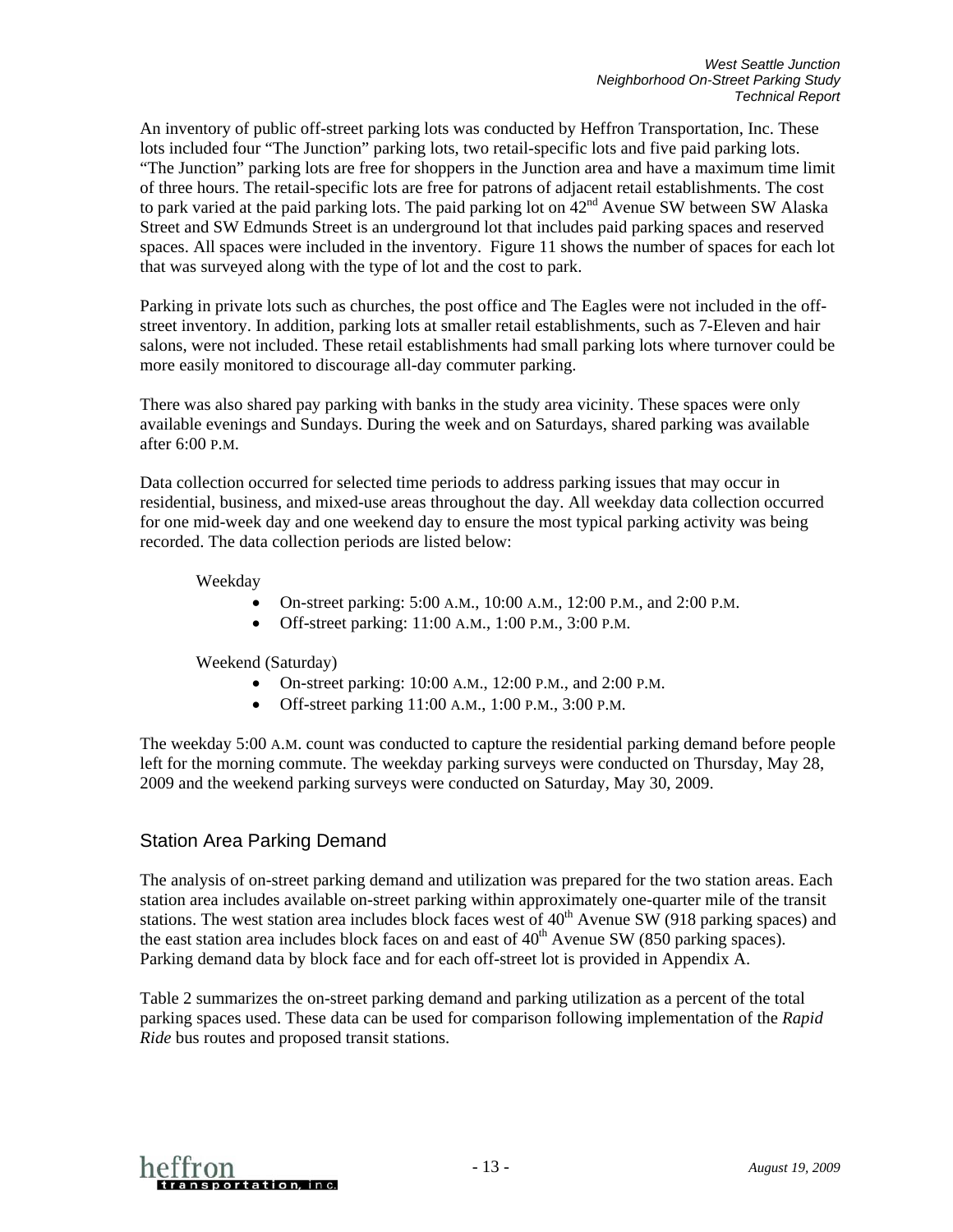<span id="page-15-0"></span>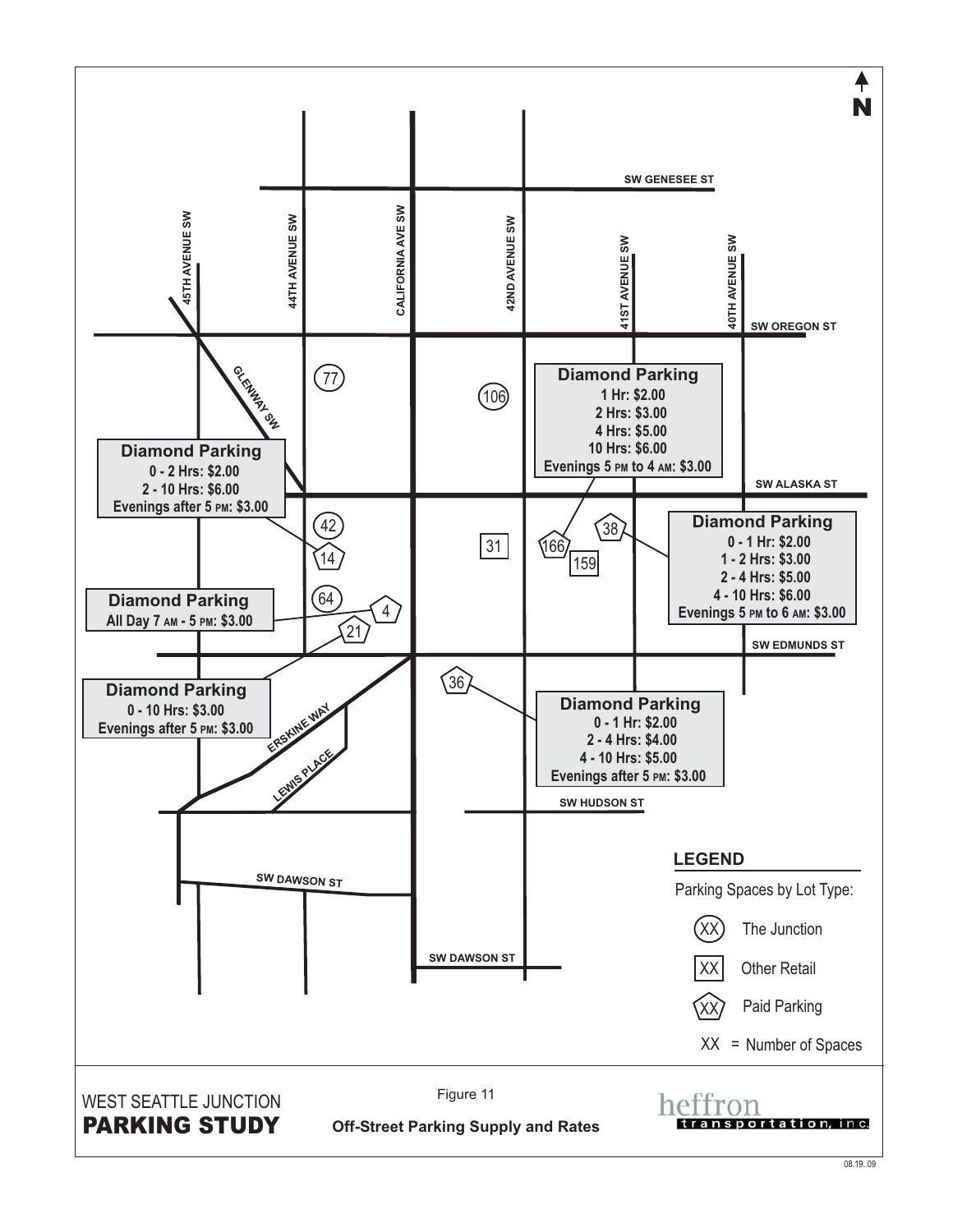<span id="page-16-0"></span>

|                                  |           | Weekdays <sup>1</sup> |                    | Saturday <sup>2</sup> |          |          |           |
|----------------------------------|-----------|-----------------------|--------------------|-----------------------|----------|----------|-----------|
|                                  | $5:00$ am | $10:00$ am            | $12:00 \text{ pm}$ | $2:00$ pm             | 10:00 am | 12:00 pm | $2:00$ pm |
| <b>West Study Area</b>           |           |                       |                    |                       |          |          |           |
| <b>Vehicles Parked</b>           | 398       | 667                   | 700                | 664                   | 611      | 650      | 623       |
| Parking Utilization <sup>3</sup> | 43%       | 73%                   | 76%                | 72%                   | 67%      | 71%      | 68%       |
| <b>East Study Area</b>           |           |                       |                    |                       |          |          |           |
| <b>Vehicles Parked</b>           | 250       | 535                   | 455                | 425                   | 357      | 326      | 277       |
| Parking Utilization 4            | 29%       | 63%                   | 54%                | 50%                   | 42%      | 38%      | 33%       |

Table 2. Transit Station Area On-Street Parking Demand

*Source: Heffron Transportation, Inc., 2009.* 

*1. Data collection on Thursday, May 28, 2009.* 

*2. Data collection on Saturday, May 5, 2009.* 

*3. There are 918 on-street parking spaces in the West Study Area.* 

*4. There are 850 on-street parking spaces in the East Study Area.* 

[Table 3](#page-16-1) summarizes the off-street parking demand data. These data can be used for comparison following implementation of the *Rapid Ride* bus routes and proposed transit stations. In addition, the off-street data show available excess capacity in off-street parking. The hourly and daily parking rates for these lots are provided in Appendix B.

<span id="page-16-1"></span>

|                     | Weekdays <sup>1</sup> |           |           | Saturday <sup>2</sup> |           |           |
|---------------------|-----------------------|-----------|-----------|-----------------------|-----------|-----------|
|                     | $11:00$ am            | $1:00$ pm | $3:00$ pm | $11:00$ am            | $1:00$ pm | $3:00$ pm |
| The Junction        |                       |           |           |                       |           |           |
| Supply              | 289                   | 289       | 289       | 289                   | 289       | 289       |
| Demand              | 192                   | 196       | 165       | 137                   | 170       | 129       |
| Utilization         | 66%                   | 68%       | 57%       | 47%                   | 59%       | 45%       |
| <b>Other Retail</b> |                       |           |           |                       |           |           |
| Supply              | 190                   | 190       | 190       | 190                   | 190       | 190       |
| Demand              | 80                    | 107       | 105       | 90                    | 107       | 101       |
| Utilization         | 42%                   | 56%       | 55%       | 47%                   | 56%       | 53%       |
| Paid Parking        |                       |           |           |                       |           |           |
| Supply              | 279                   | 279       | 279       | 279                   | 279       | 279       |
| Demand              | 111 <sup>3</sup>      | 127       | 126       | 44                    | 52        | 49        |
| Utilization         | 40%                   | 46%       | 45%       | 16%                   | 19%       | 18%       |

Table 3. Transit Station Area Off-Street Parking Demand

*Source: Heffron Transportation, Inc., 2009.* 

*1. Data collection on Thursday, May 28, 2009.* 

*2. Data collection on Saturday, May 5, 2009.* 

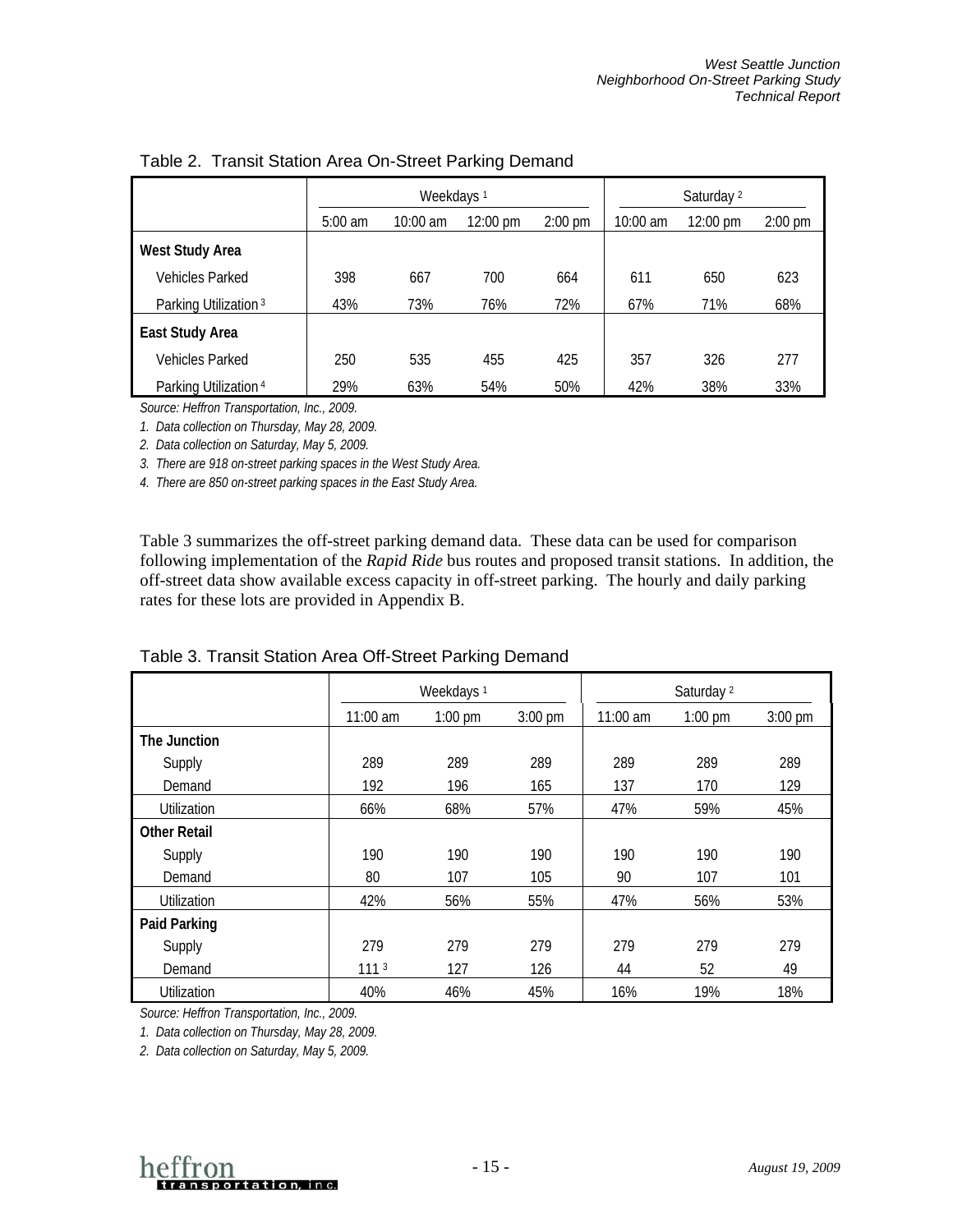# <span id="page-17-0"></span>4. Key Findings for On-Street Commercial Parking

Key findings for on-street weekday parking in the West Seattle Junction neighborhood are summarized below.

### 30-Minute Signed Time-Limited Parking

- There are a total of nineteen 30-minute time-limited signed spaces on 12 study blocks on California Avenue SW. There are five 30-minute time-limited signed spaces on the other 22 study area block faces near the California Avenue SW commercial core.
- The average daytime uilization was 35% on California Avenue SW and 32% near the California Avenue SW commercial core.
- The compliance rates were 75% on California Avenue SW and 83% near the California Avenue SW commercial core.

## Two-Hour Signed Time-Limited Parking

- There are a total of 189 signed 2-hour time-limited parking spaces on California Avenue SW and 165 on study block faces near the California Avenue SW commercial core.
- The average daytime utilization was 62% on California Avenue SW and 56% near the Califonia Avenue SW commercial core.
- The compliance rates were high at 90% on California Avenue SW and 83% on the study block faces near the California Avenue SW commercial core.

### Unrestricted Parking

- There are 51 unrestricted parking spaces of 262 (19%) parking spaces on the California Avenue SW study blocks. There are 190 unrestricted parking spaces of 367 (52%) on the study block faces near the California Avenue SW commercial core.
- The average daytime utilization was 63% on California Avenue SW and 71% on study block faces near the California Avenue SW commercial core. Peak utilization on California Avenue SW was 67%, occuring three times from 11:00 A.M. to 3:00 P.M. Peak uitlization on study block faces near the California Avenue SW commercial core was 79% occuring at 12:00 P.M. and 2:00 P.M.

### Other Parking Spaces

- There are two 3-minute signed time-limited spaces on California Avenue SW. There is one 3minute signed time-limited space on study block faces near the commercial core on California Avenue SW.
- There is one one disabled parking space on California Avenue SW and five disabled parking spaces on study block faces near the commercial core on California Avenue SW.

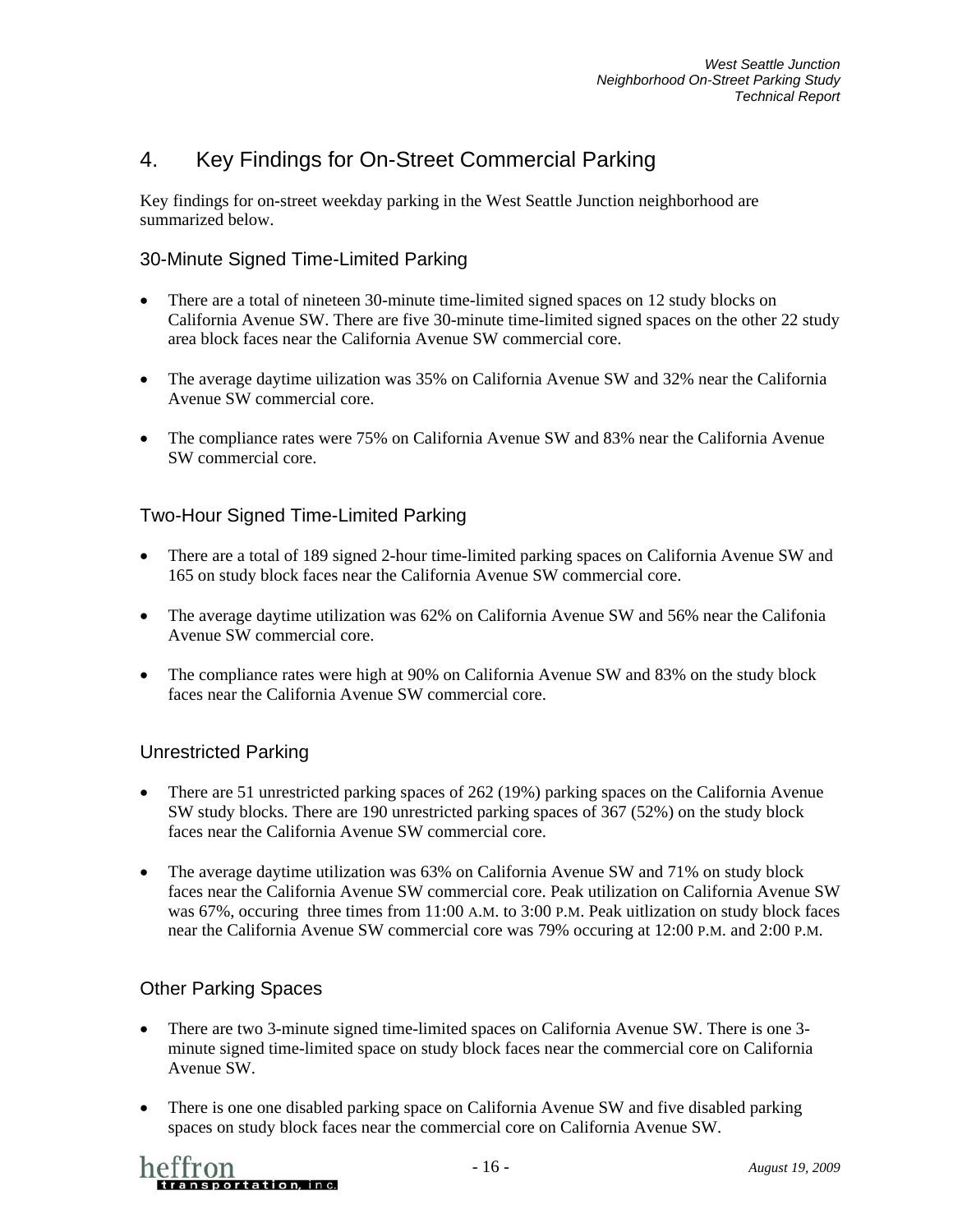# <span id="page-18-0"></span>5. Key Findings for Transit Station Area Parking

Key findings for parking demand in the vicinity of the two *Rapid Ride* transit stations, including onstreet and off-street, weekday and Saturday parking are summarized below. The transit stations are proposed near the SW Alaska Street/California Avenue SW intersection and on SW Alaska Street east of Fauntleroy Way SW. The purpose of this data collection effort was to establish the baseline demand before the stations and bus service are in place in order to determine potential impacts to area parking with *Rapid Ride* stations and service.

## Weekday On-Street Parking Demand

- On street parking utilization, west of  $40<sup>th</sup>$  Avenue NW (vicinity of SW Alaska Street/California Avenue SW station), was 43% at 5:00 A.M. reflecting utilization by residents in the area.
- On-street parking utilization, on and east of  $40<sup>th</sup>$  Avenue NW (vicinity of Alaska Street/Fauntleroy Way SW) was 29% at 5:00 A.M. relfecting utilization by residents in the area.
- On-street parking utilization, west of  $40<sup>th</sup>$  Avenue NW during the daytime was fairly constant with 74% at 10:00 A.M., 76% at 12:00 P.M., and 72% at 2:00 P.M.
- On-street parking utilization, on and east of  $40<sup>th</sup>$  Avenue NW, during the daytime was 63% at 10:00 A.M., 54% at 12:00 P.M., and 50% at 2:00 P.M.

### Weekday Off-Street Parking Demand

- Demand data were collected at 11:00 A.M., 1:00 P.M. and 3:00 P.M. at The Junction, at other retail spaces, and in paid parking lots.
- Daytime parking utilization in The Junction lot was 66%, 68%, and 57% for the three time periods, respectively.
- Daytime parking utilization in other retail lots was 42%, 56%, and 55% for the three time periods, respectively.
- Daytime parking utilization in paid parking lots was 40%, 46%, and 45%, for the three time periods, respectively.

### Saturday On-Street Parking Demand

- On-street parking utilization, west of  $40<sup>th</sup>$  Avenue NW on Saturday was somewhat lower than on a weekday with 67% at 10:00 A.M., 71% at 12:00 P.M., and 68% at 2:00 P.M.
- On-street parking utilization, on and east of  $40<sup>th</sup>$  Avenue NW, on Saturday was lower than on a weekday with 42% at 10:00 A.M., 38% at 12:00 P.M., and 33% at 2:00 P.M.

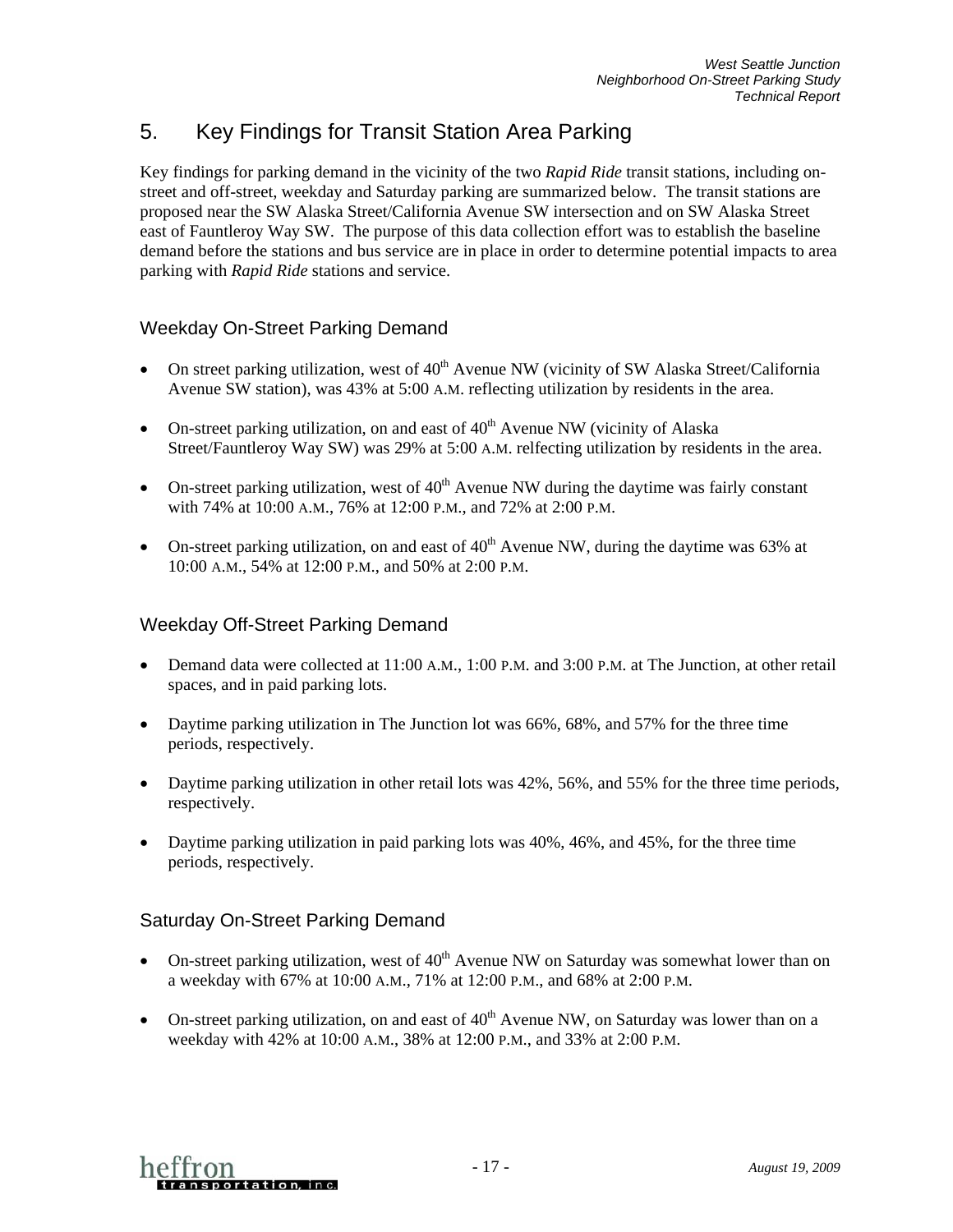### Saturday Off-Street Parking Demand

- Daytime parking utilization in The Junction lot was lower on a Saturday at 47% at 10:00 A.M., 59% at 12:00 P.M., and 45% at 2:00 P.M.
- Daytime parking utilization in other retail lots was approximately the same on a Saturday as on a weekday at 47% at 10:00 A.M., 56% at 12:00 P.M., and 53% at 2:00 P.M..
- Daytime parking utilization in paid parking lots was much lower on a Saturday at 16% at 10:00 A.M., 19% at 12:00 P.M., and 18% at 2:00 P.M.

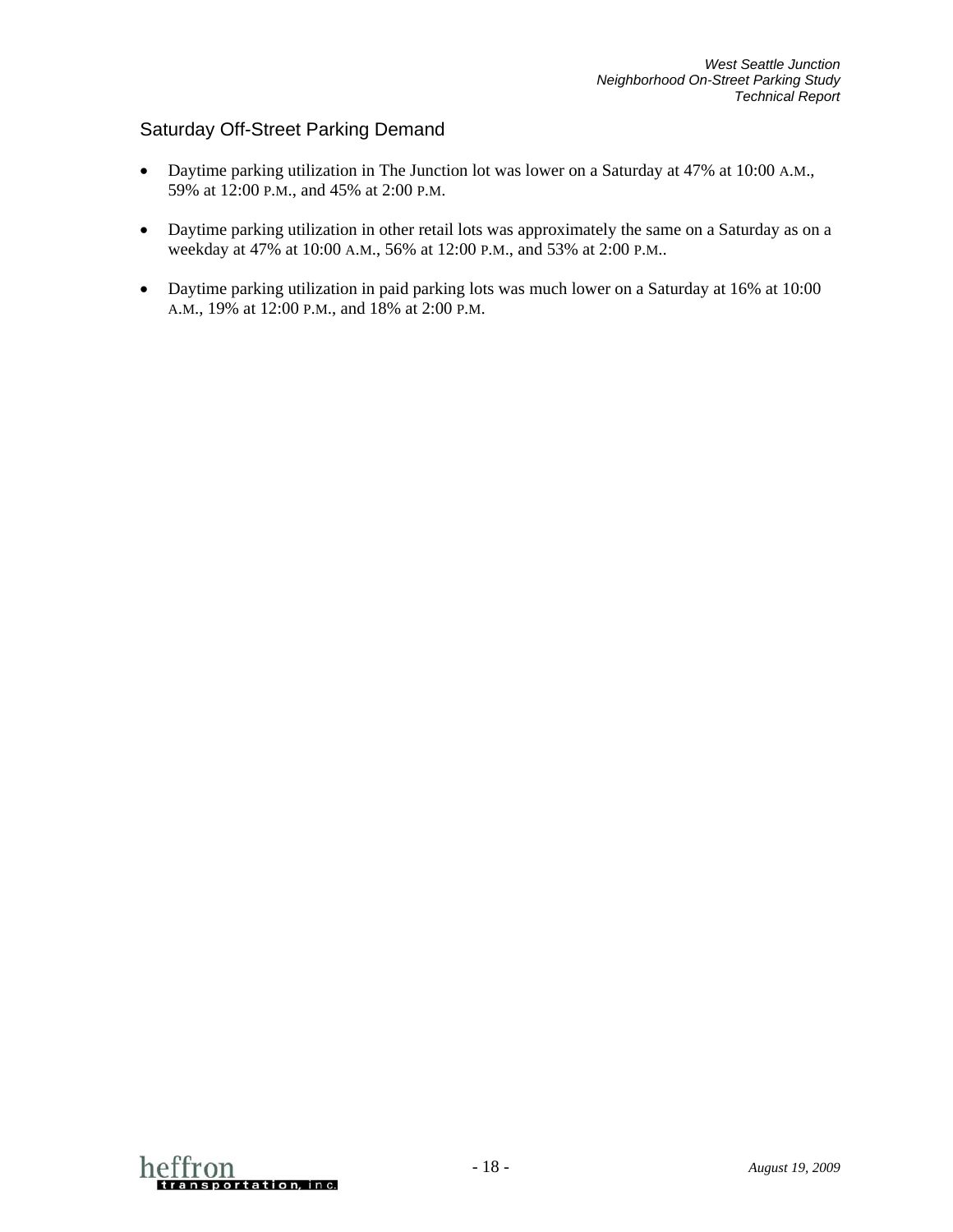*West Seattle Junction Neighborhood On-Street Parking Study Technical Report* 

# APPENDIX A

# TRANSIT STATION AREA PARKING DEMAND DATA

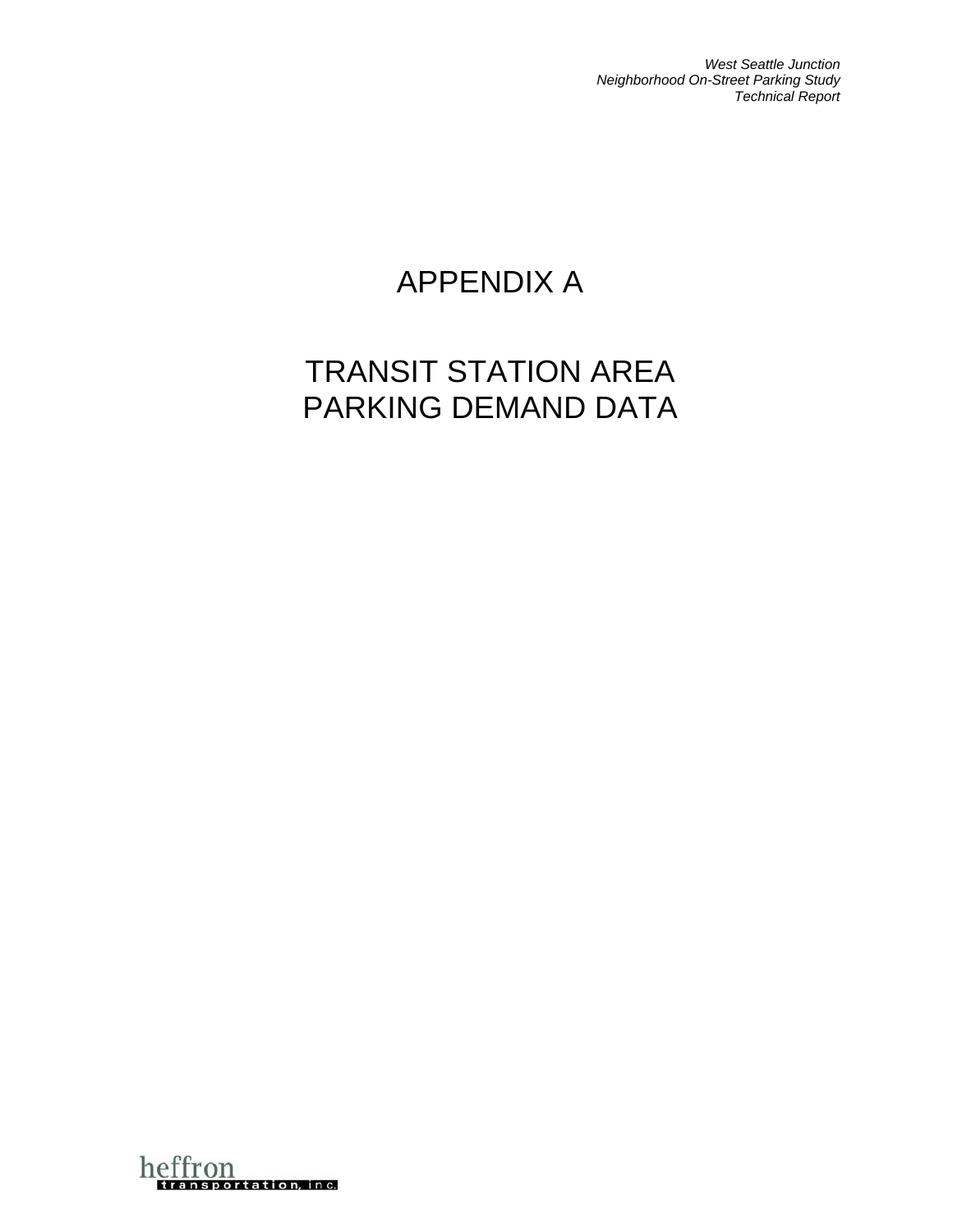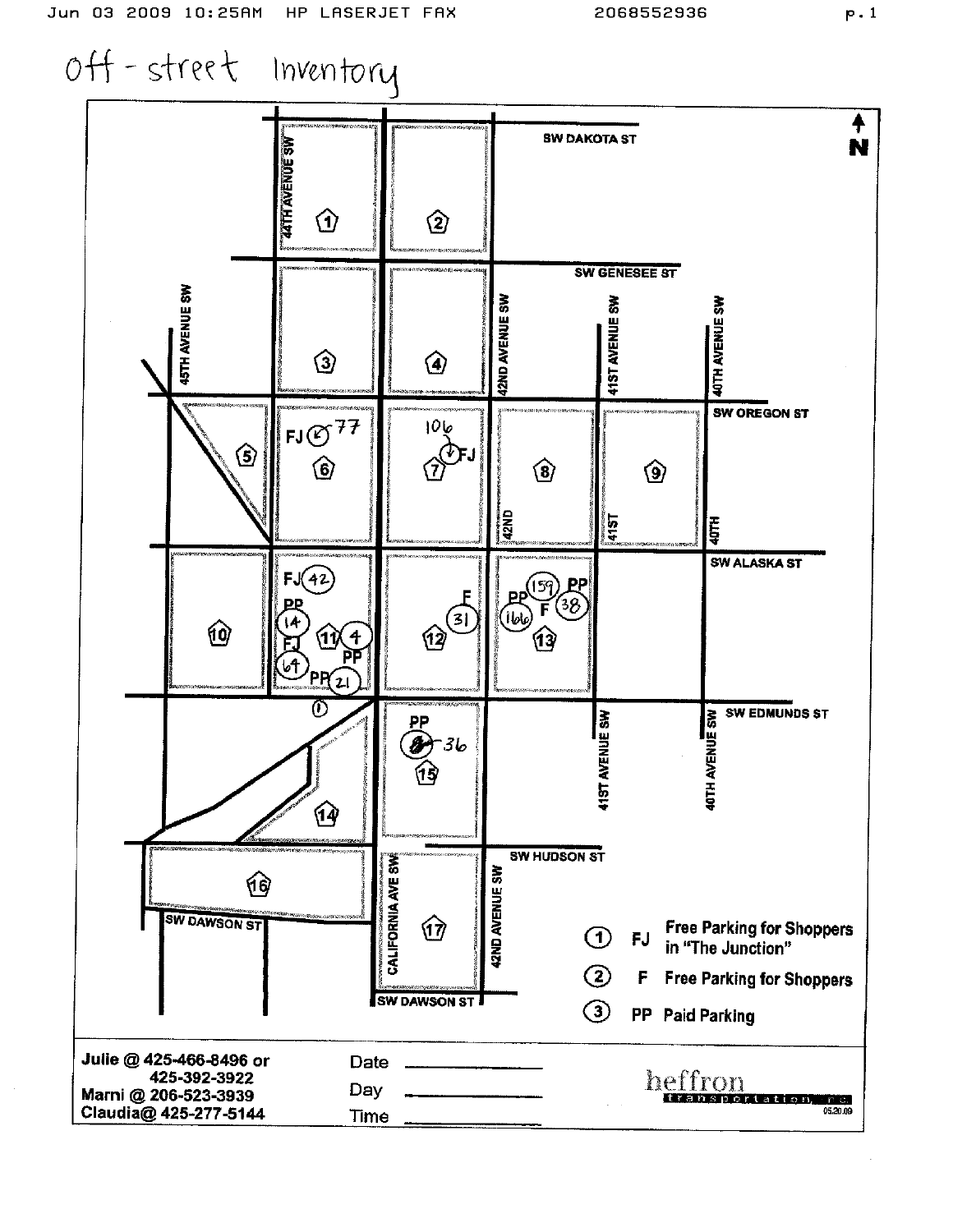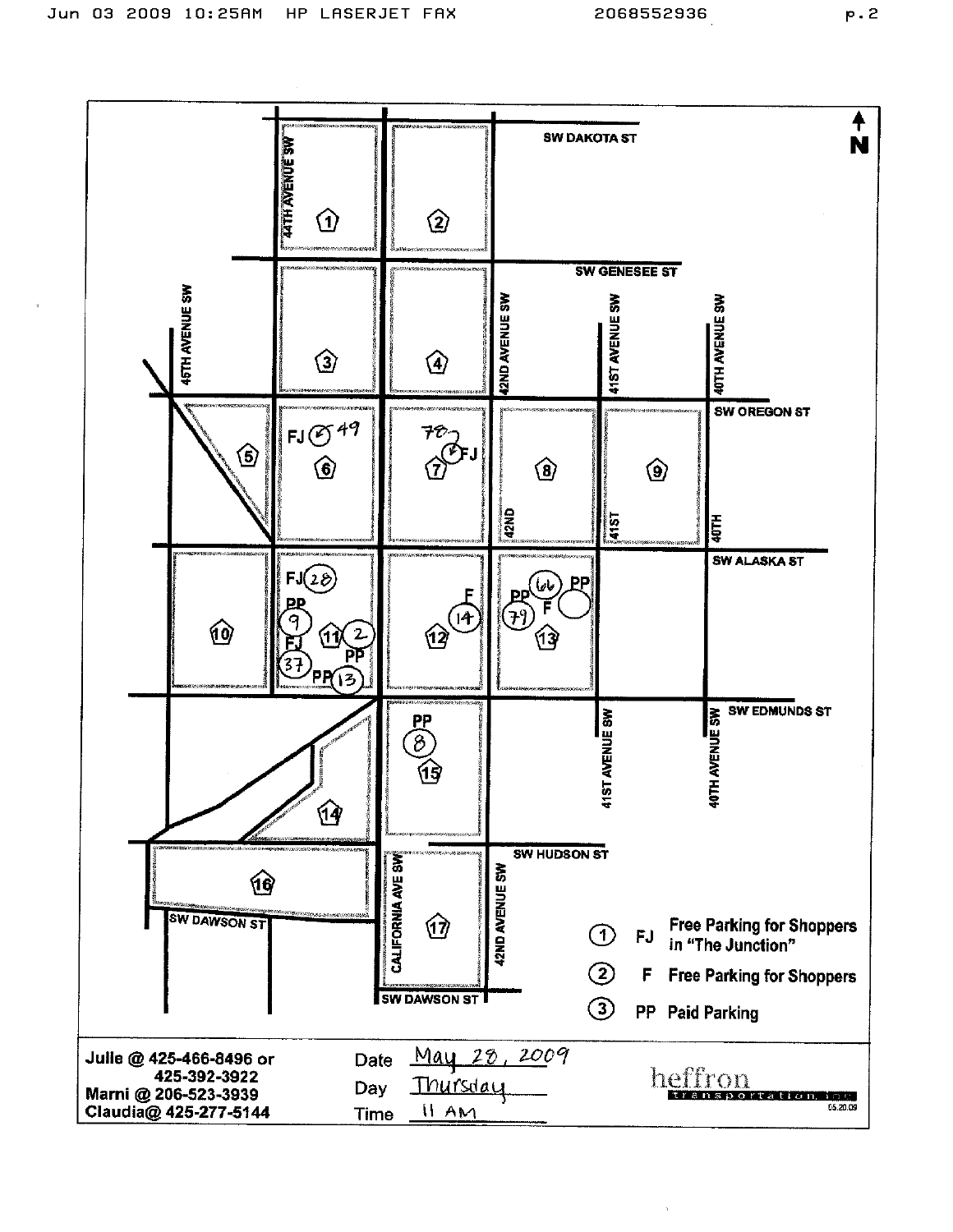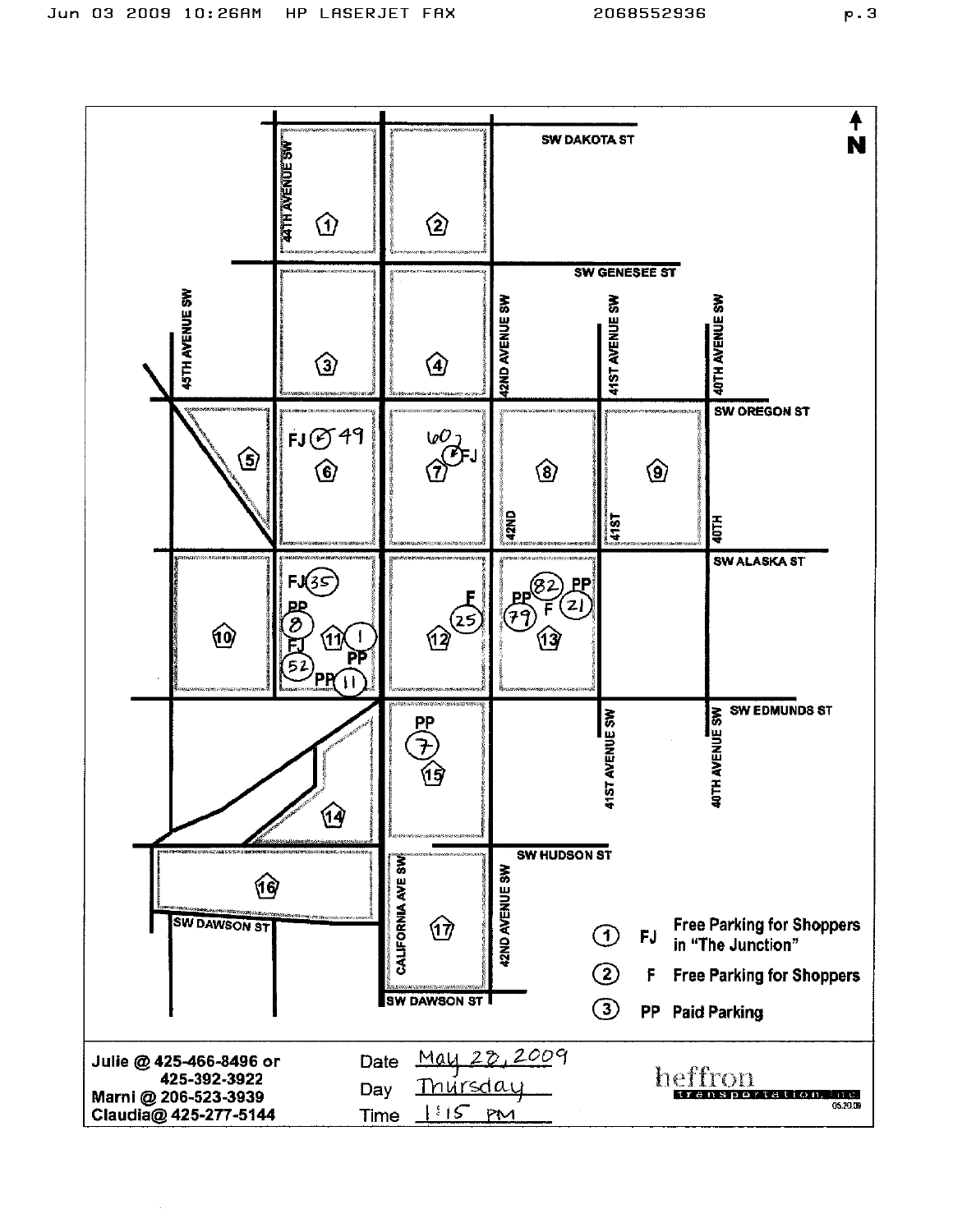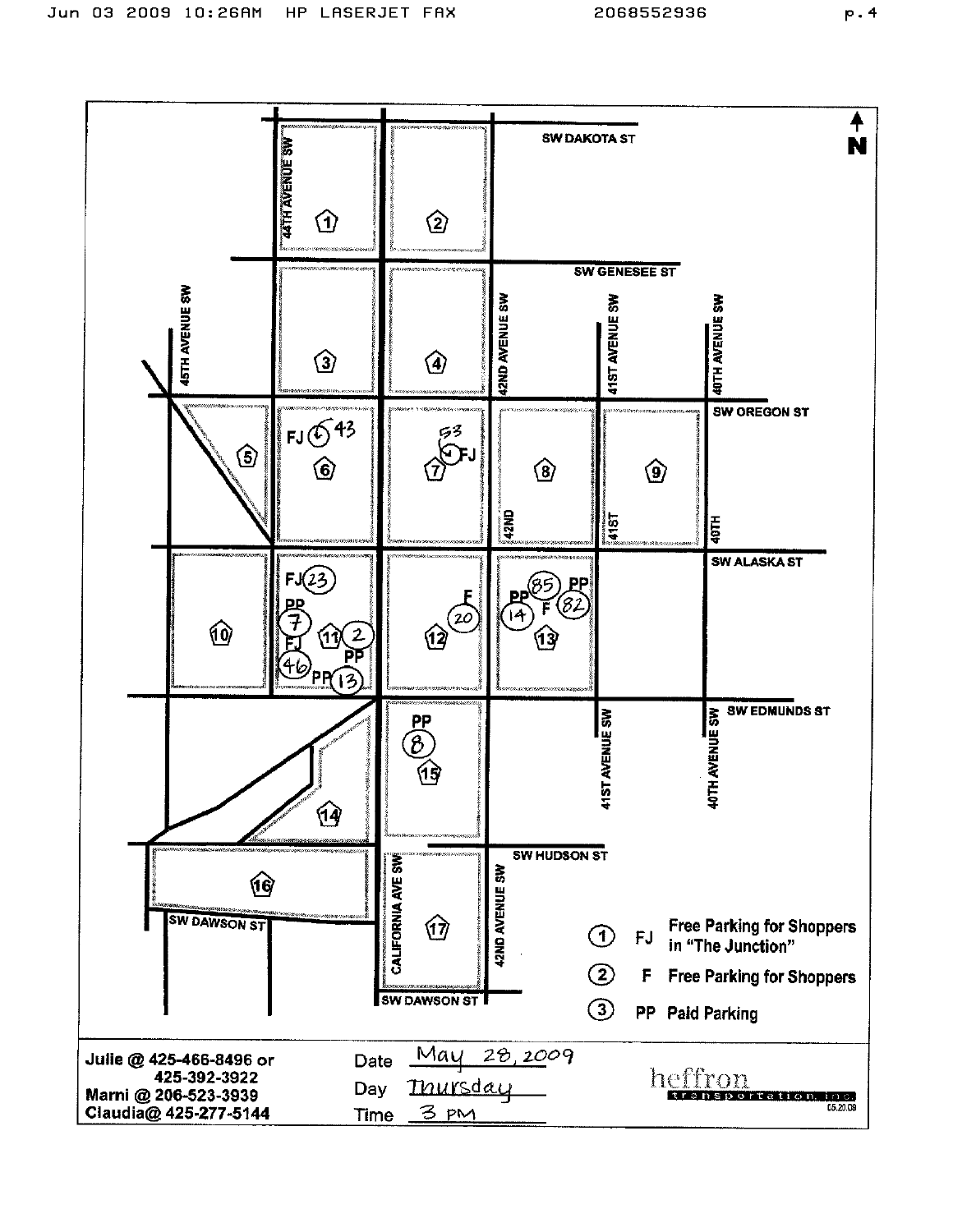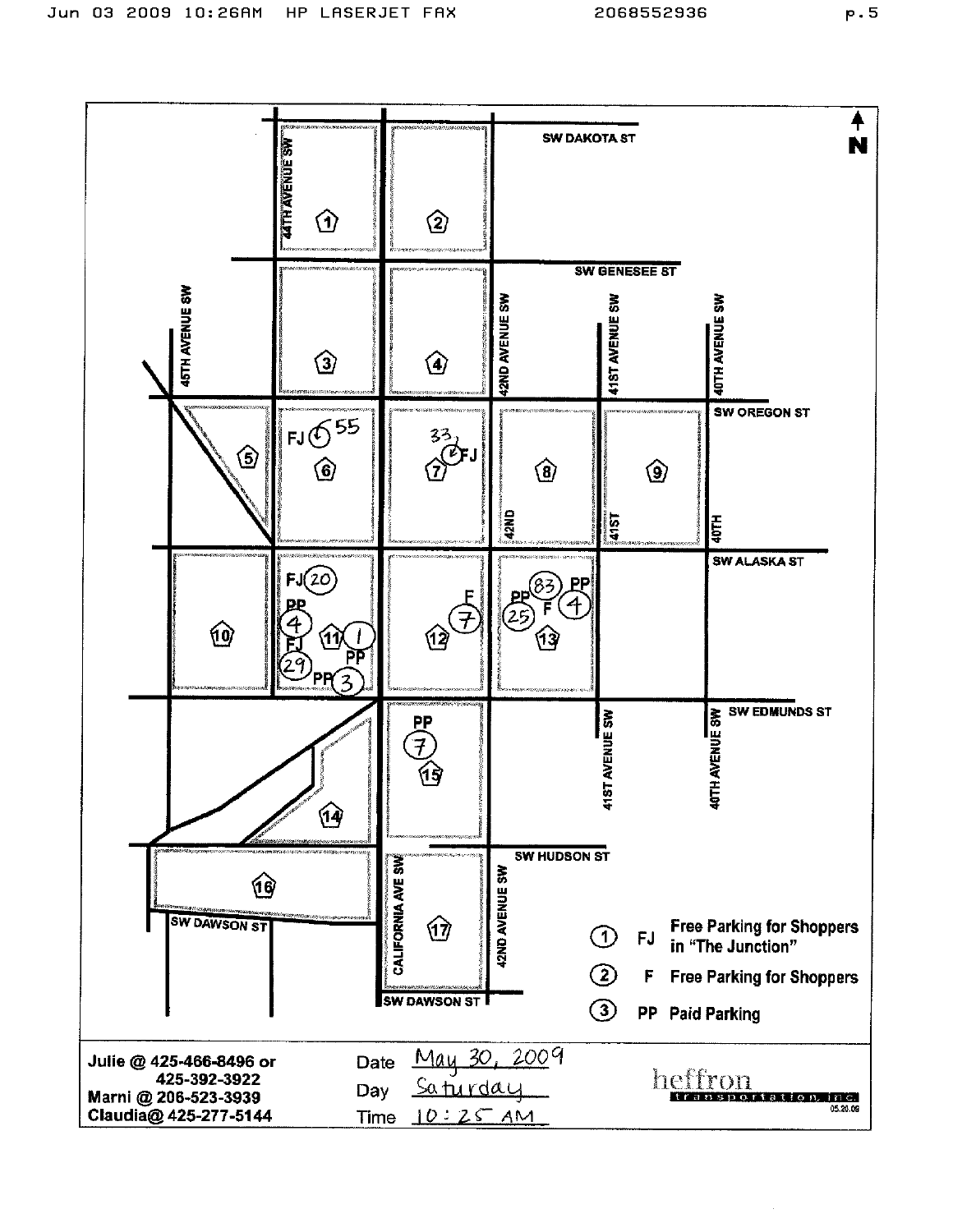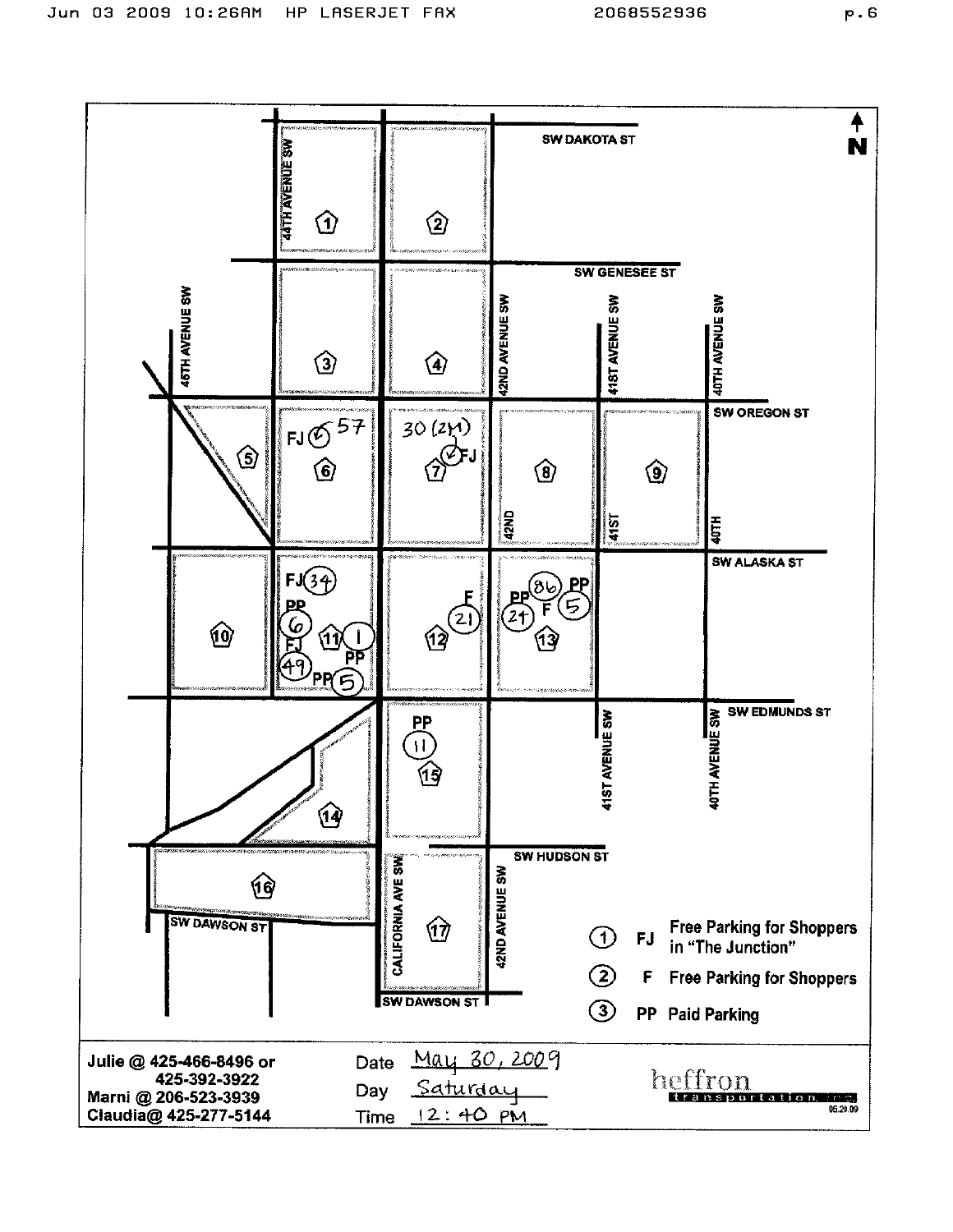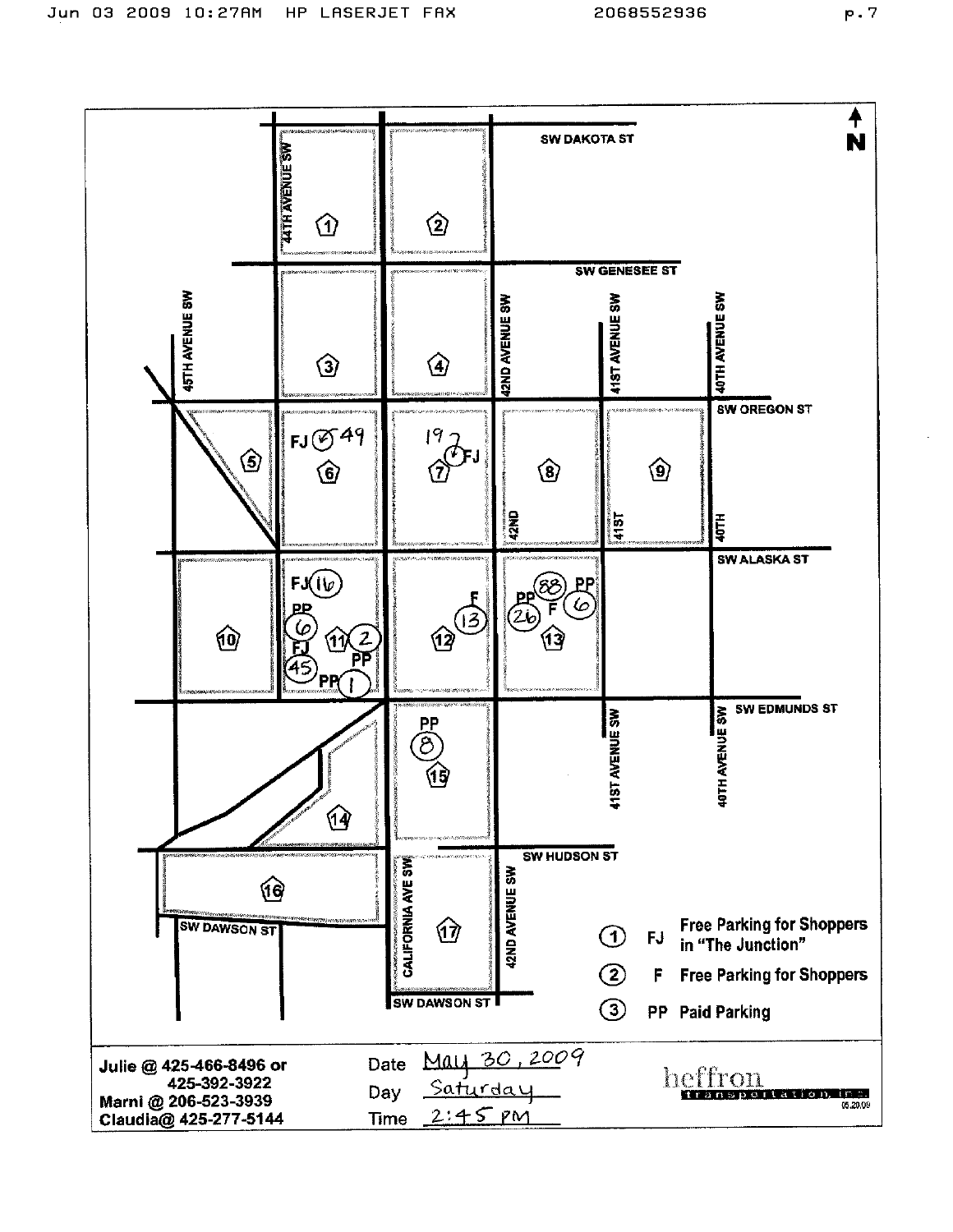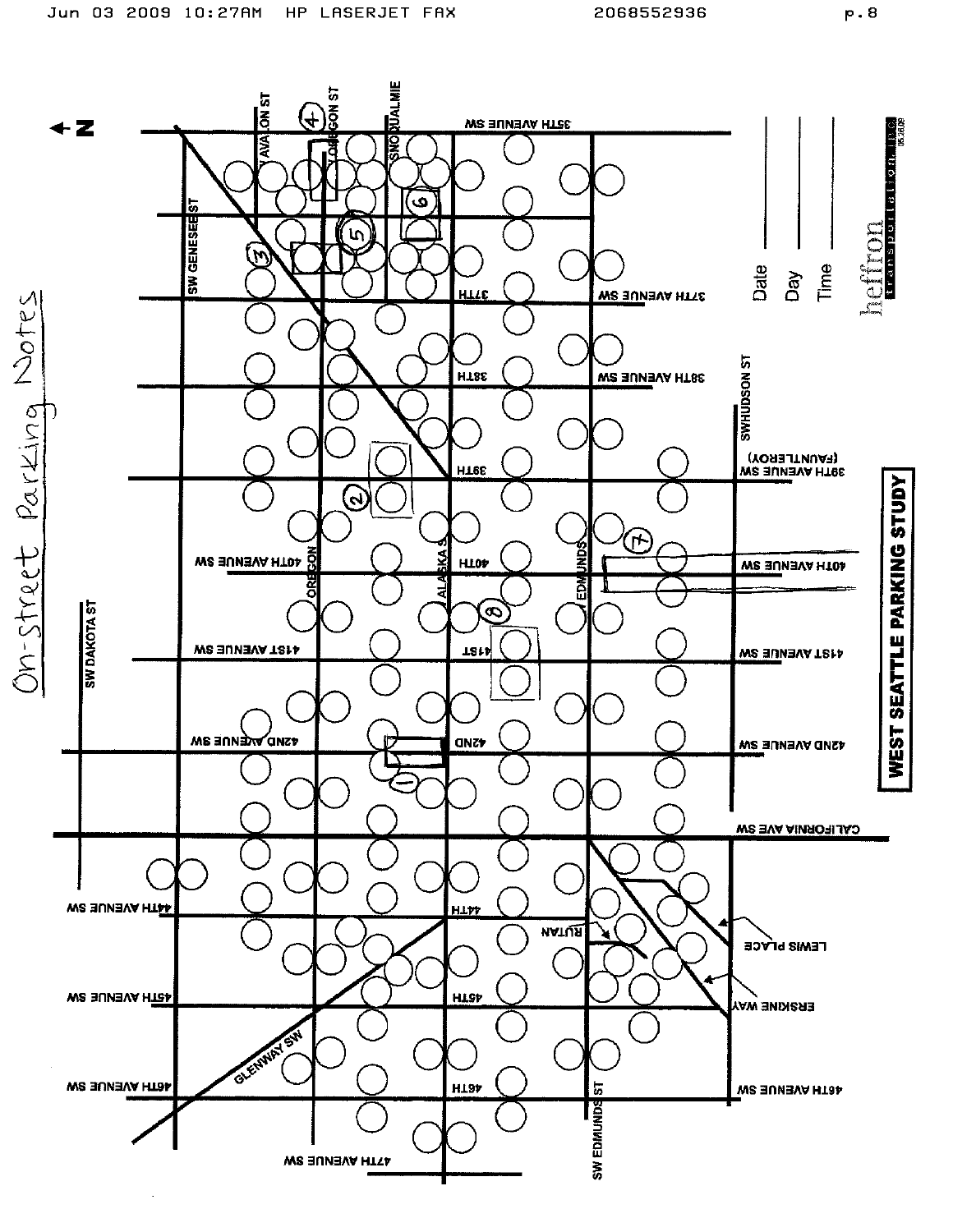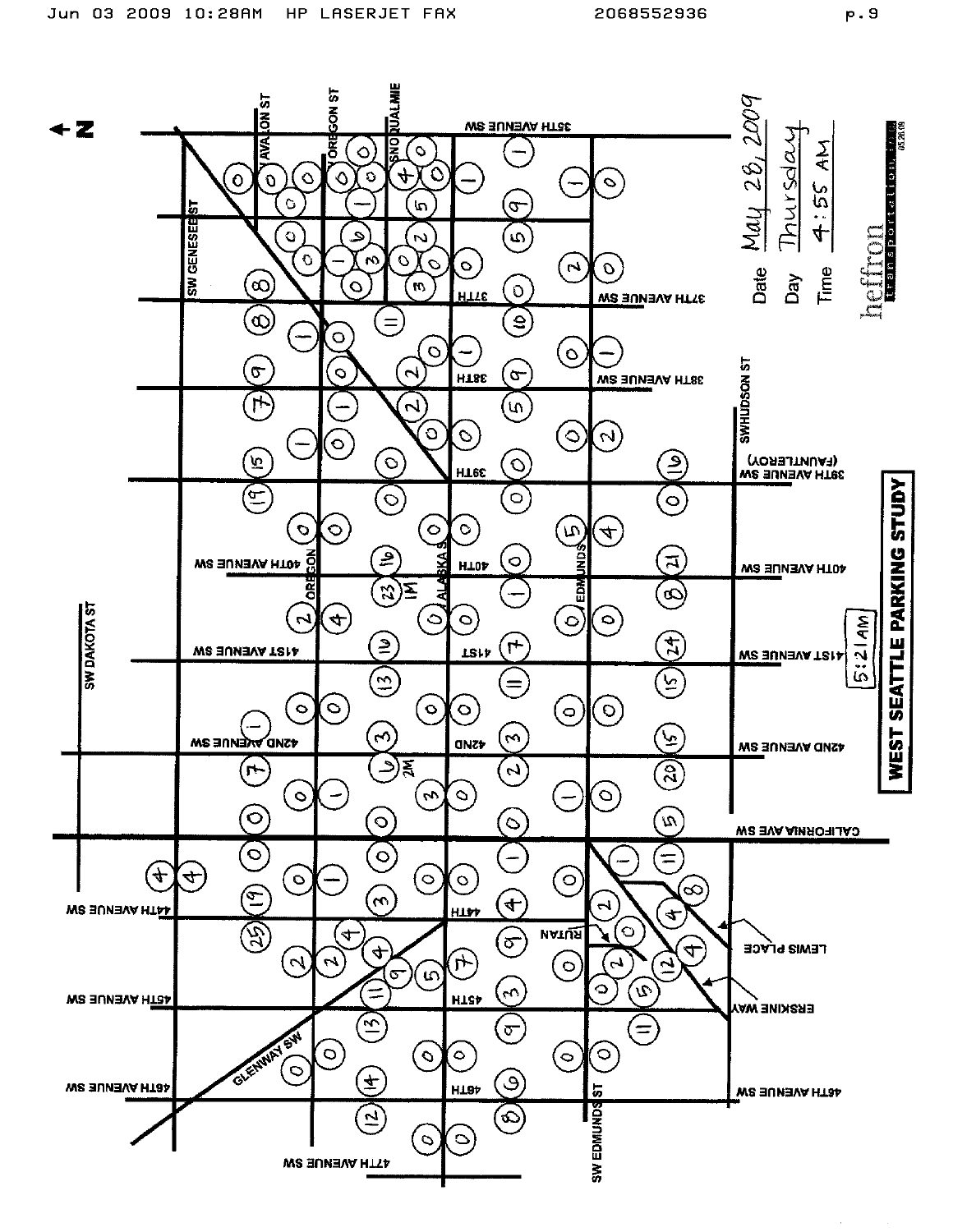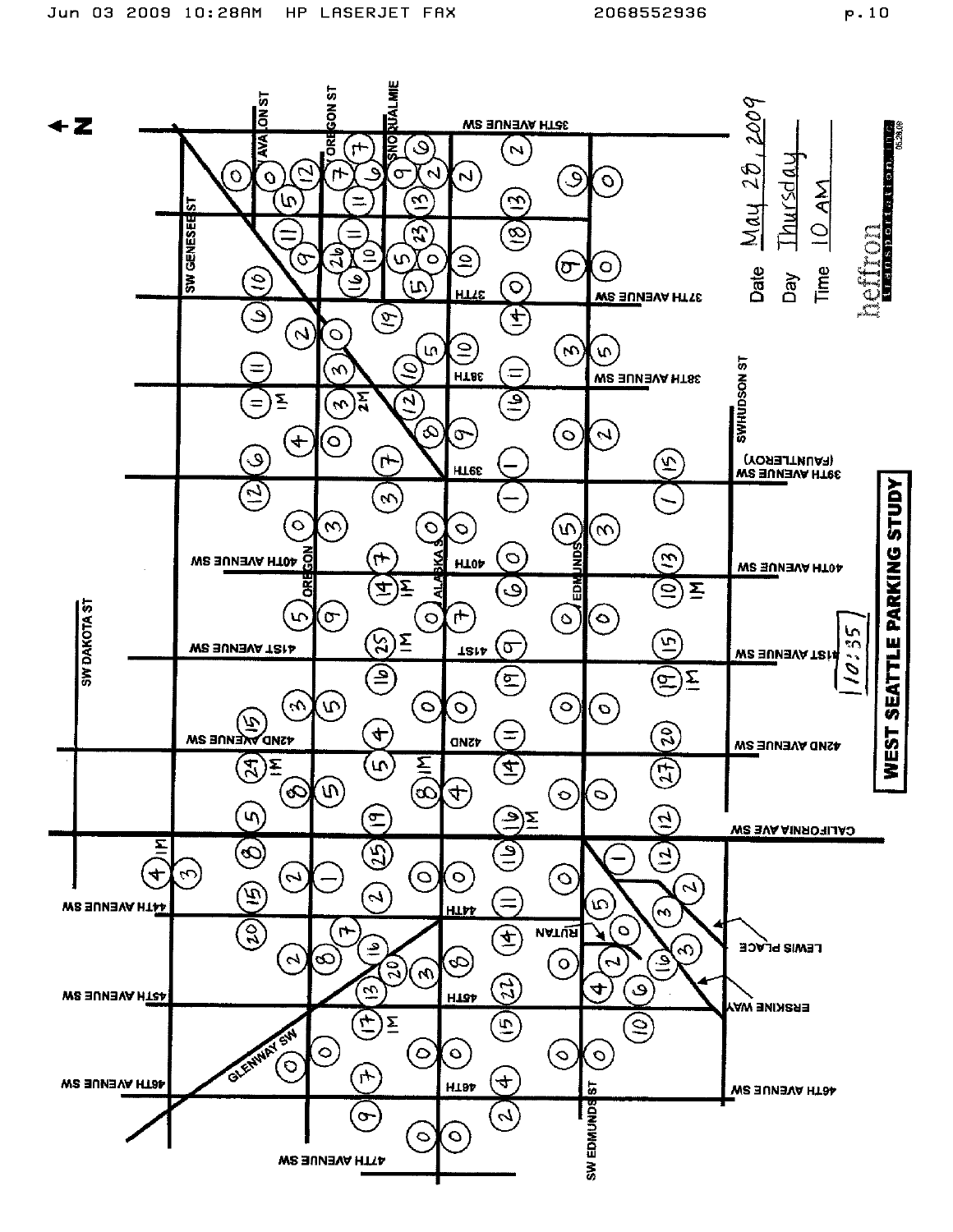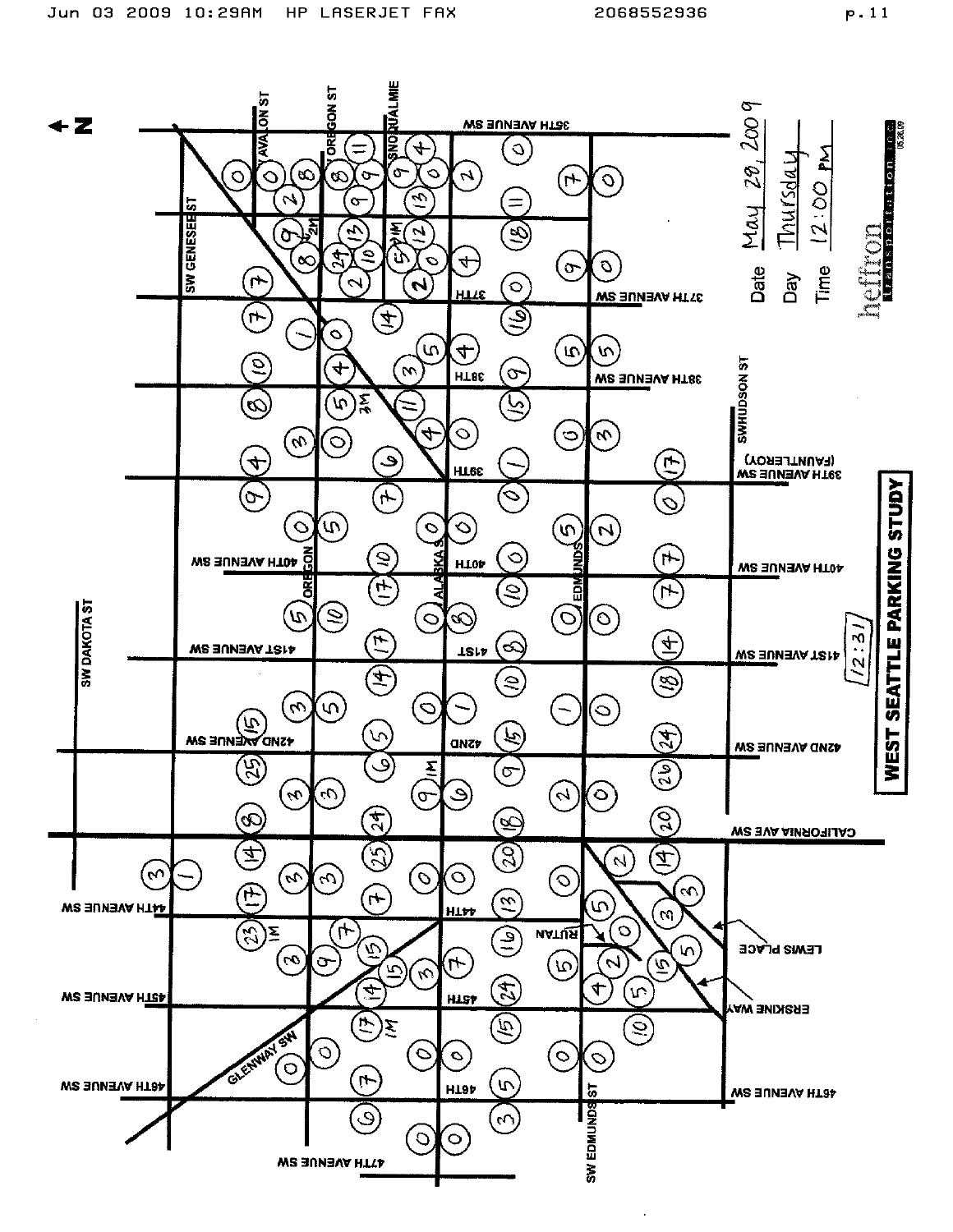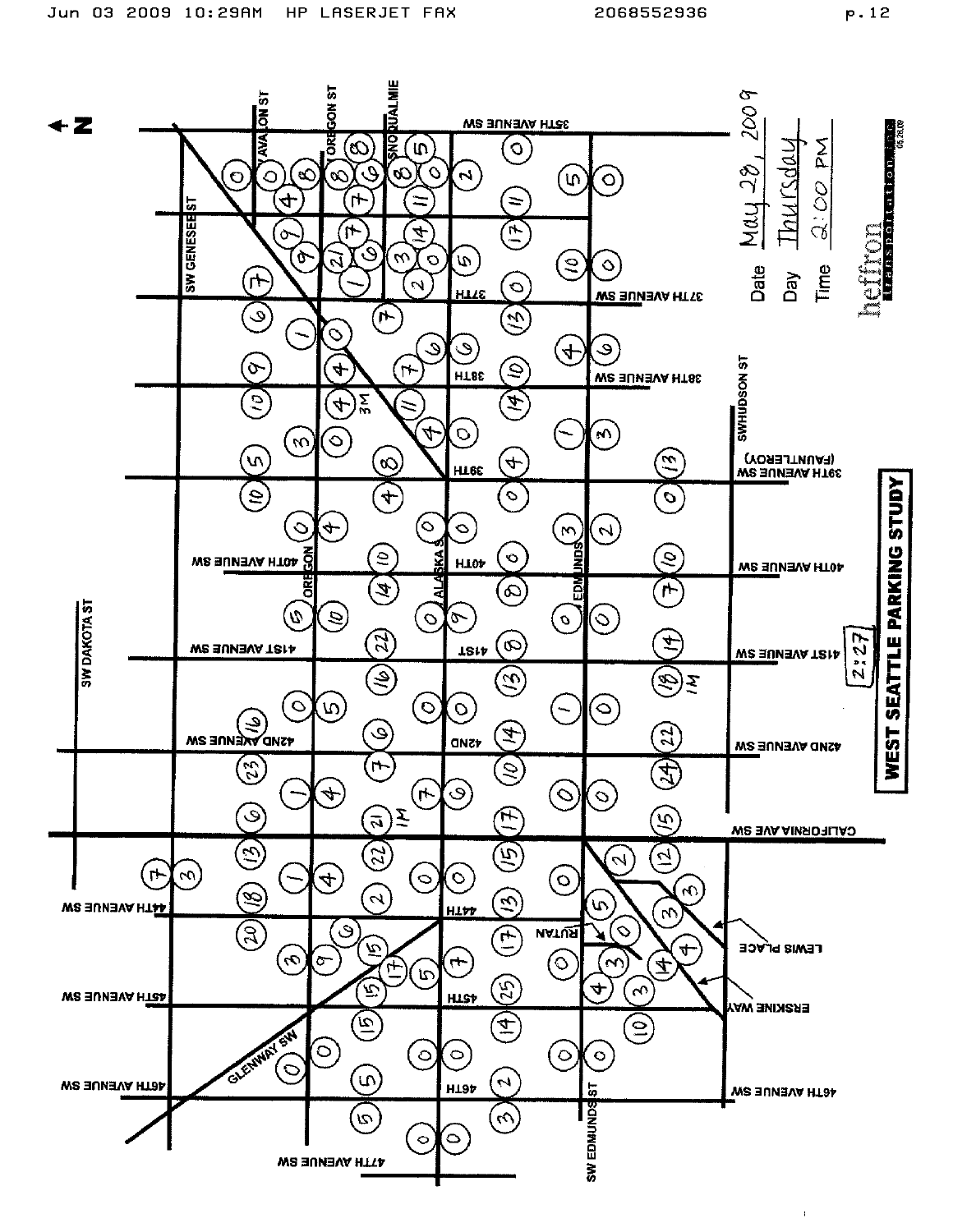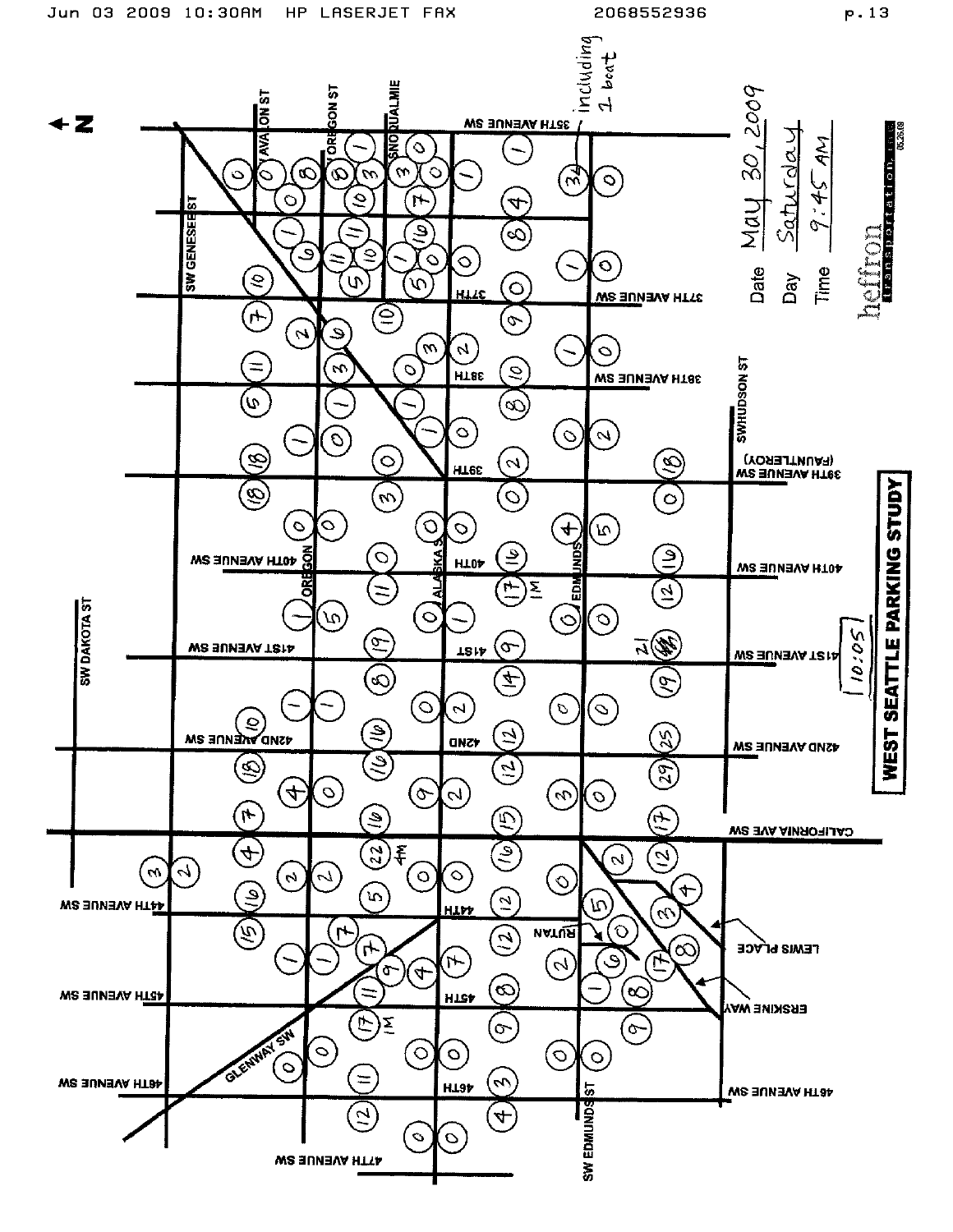